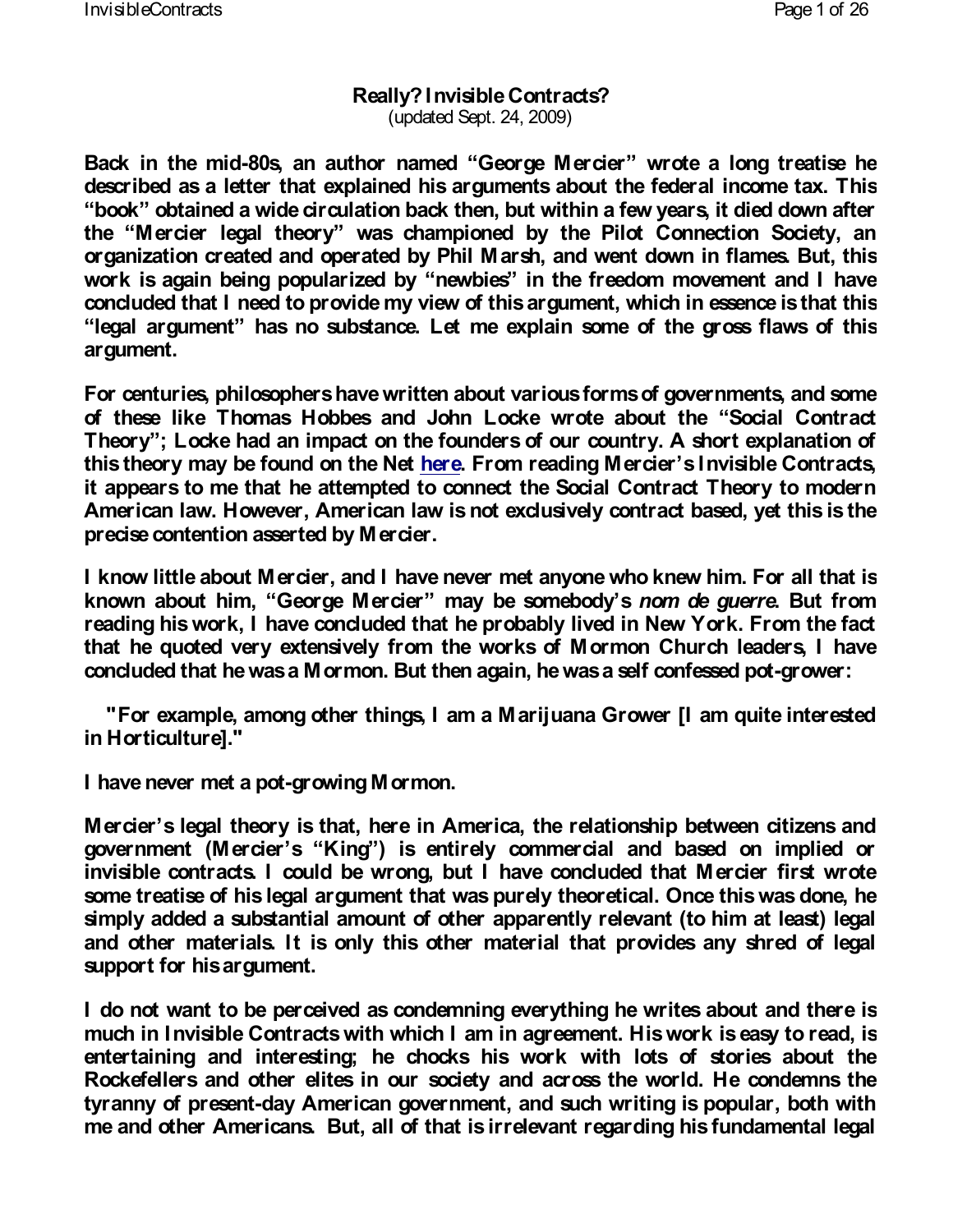argument.

Let me address his conteenvteiovnthat is commineernceiale rence King government. It is a well established legal prin government engaged in commercial endeavors is subject as are private individuals.  $E$  pm chox am  $\psi$  heit eigh  $250t$  2nd the S. 57<sup>.</sup> S.Ct. 840 (1934), the Supreme WCheurthset altered States contract relations, its rights and duties therein are q applicable to contracts between priSveaetealFsnoobinvicolualsAsso [United S](http://supreme.justia.com/us/536/129/case.html)tates U.S. 129, 141, 122 S.CtUni998  $$2002s$ )  $y.a6$ Line Ry.,  $Q\ddot{a}$ . F.2d 113, 115 (4th no dithe  $Q\ddot{a}$  and  $q\ddot{a}$  and the rule is well settled 'government \* \* \* comes down from its position of sover of commerce, it submits itself to the same laws that govern individuals there. many otherssuming that our relationship with Uncle San these contract rules that apply to this commers  $\frac{d}{dx}$  im  $\frac{d}{dx}$ 

The "statute of frauds" originates from the common lav general "statute of frauds," if not several. Generally, certain contracts are only valid if evidenced by a writte for the sale of land, contracts for the sale of goods ove excess of 5000 bux, agreements to answer for the debts life in excess of one year, etc., must be memorialized t Alabama laws appear below:

§ 7-2-201. Formal requirements; statute of frauds.  $(1)$  Except as otherwise provided in this section a co the price of  $$500$  or more is not enforceable by way there is some writing sufficient to indicate that a contract for sale  $\alpha$ between the parties and signed by the party against or by his authorized agent or broker. A writing is no or incorrectly states a term agreed upon, but the cont this paragraph beyond the quantity of goods shown in

§ 8-9-2. Certain agreements void unless in writing. In the following cases, every agreement is void unles or memorandum thereof expressing the consideration by the party to be charged therewith or some othe lawfully authorized in writing:

(1) Every agreement which, by its terms, is not to t from the making thereof;

(2) Every special promise by an executor or administ of his own estate;

 $(3)$  Every special promise to answer for the debt, another;

(4) Every agreement, promise or undertaking mac marriage, except mutual promises to marry;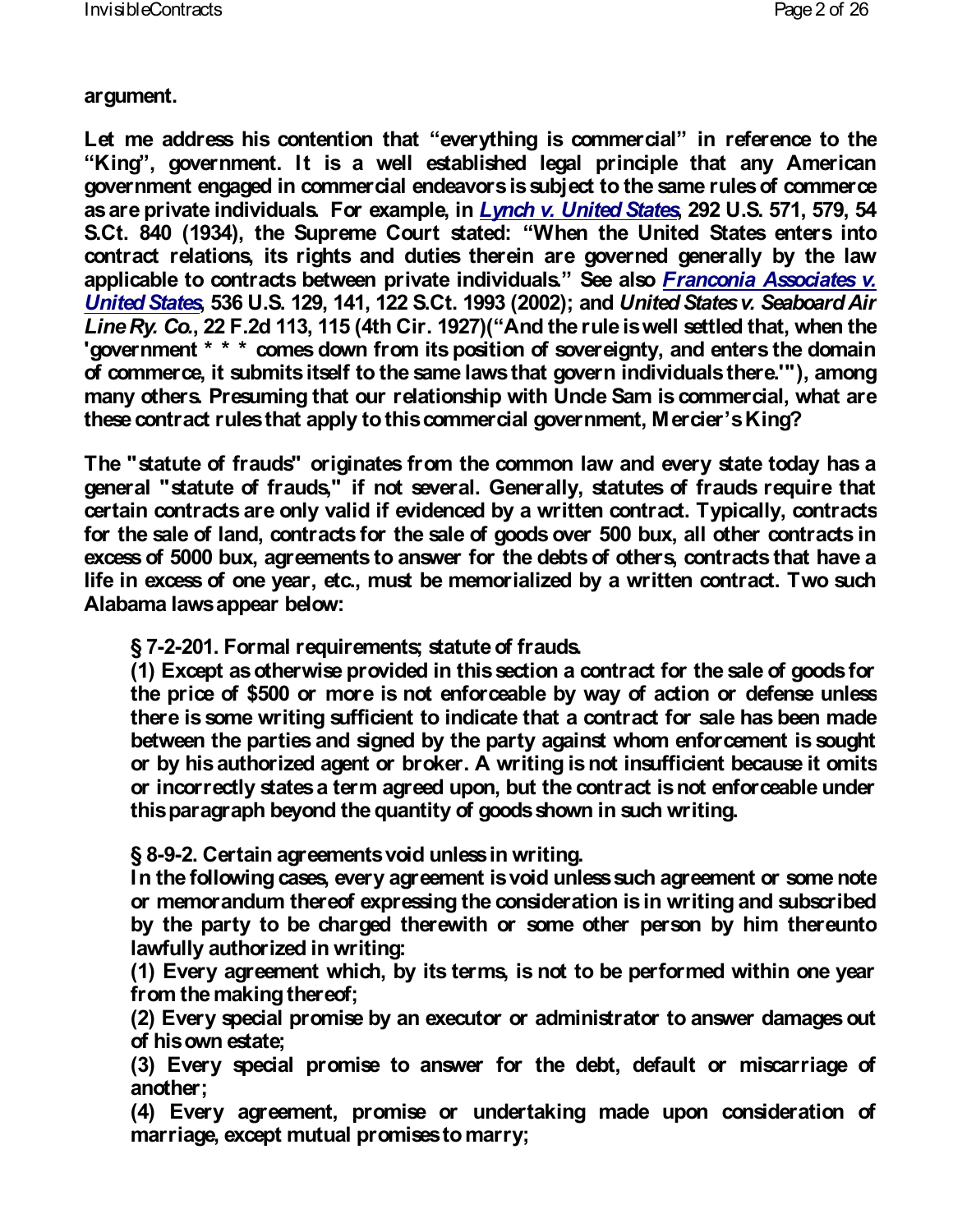$(5)$  Every contract for the sale of lands, tenements interest therein, except leases for a term not longer purchase money, or a portion thereof is paid and the of the land by the seller;

(6) Every agreement, contract or promise to make a any real or personal property or right, title or intere (7) Every agreement or commitment to lend money, delay or thereof or to modify the provisions of such an agree for consumer loans with a principal amount financed (8) Notwithstanding  $8\overline{3}$ d $\overline{3}$ , or  $\overline{q}$  agreement for the sale of  $\overline{3}$ securities other than through the facilities of a national ovethecounter securities market.

With the statute of frauds in mind, look at yous bicretrhse SSN card. What promises to pay appear on any of these of these documents promising to pay anything? Can Ki breach of contract based on your birth certificate, drive as a matter of law, these documents are not contracts, Finally, there are no "invisible contracts" regarding having an association with some regulated entity like nexus Ktong government, absent some express law.

Mercier also asserts that social security is an invisible posted the follownion  $\phi$  and  $\phi$  m  $\phi$  m webesite:

# SOCIAL SECURITY IS NOT A CONTRACT

Art. 1, § 9, cl. 7 of the U.S. Constitution provides from the Treasury, but in Consequence of Appropriations constitutional provision does not of itself place a maxi debt which can be created by Congress, it does require to enacted in order to incur debts. This is aptly demonstrated by  $\mathbf{r}$ have construed this part of the Cummstiint g sion. Hand Culle e F. 2 (D.C.Cir. 1939M) arguland Casualty Co. v., U1n5i5edF.Stdat&e33 1946), it was held that officers of the United States la against the United States in the absence of an appropriation claim. This principle was more fully  $q$ hes patine ad function v. 534 F.2d 889, 906 (Ct.Cl. 1976), where that Court declared

"The second principle is that before any expenditur $\epsilon$ made, there must be an act of Congress appropriating the purpose for such appropriation. Thus, no off Government is authorized to pay a debt due from the reduced to a judgment, unless an appropriation ha purpose."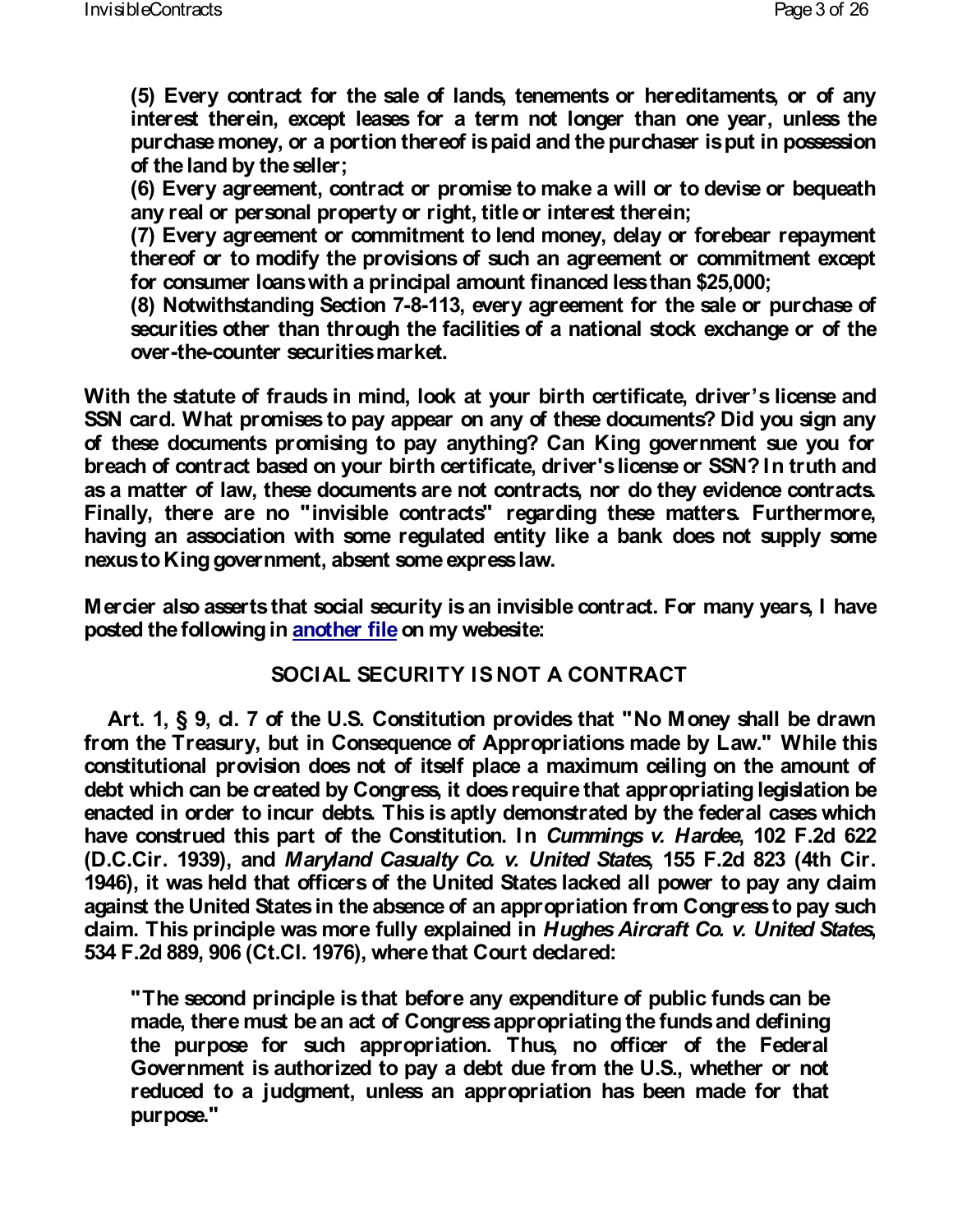See also eside v. W 52 & U.S. (11 How.) 27 Th 2 (n 188 0) Soap Co. <u>[Stat](http://supreme.justia.com/us/301/308/case.html)es 301 U.S. 308, 57 S.Ct. 764 fi(cle93b7l);Pearnsonnel Ma</u>  $Richm$ o<code>n4</code> $\mathcal Q$ ,6 U.S. 414, 110 S.Ct. 246 $\mathcal R$ , a  $\mathcal Q$ i/a Tall A $\mathcal S$ s $\mathcal Q$ o $\mathcal Q$ ialtinon Councils v.  $C$  5\$14 e F.2d 583, 586 (D.C.Cir. 1977), that principle by stating:

"Government agencies may only enter into obligatior have been granted such authority by Congress. Amo Congress are termed collectively 'budget authority' into three conceptually distinetapopartoegonicateisons, contractors authority, and borrowing authority. Appropriations incur obligations and to make payments on obligatior legislative authorization for an agency to create obl appropriation. It requires a subsequent appropriatic of funds before the obligation incurred may actuall outlay of monies. Borrowing authority permits an receipts."

Thus, it is quite apparent that in order for the federal  $\mathfrak c$ adopt legislation authorizing a specific amount of federal

It is easy to demonstrate the operation of this provi application to government contracts. Suppose the fed courthouse at a cost of \$200 million. An agency in ch theoretically "contract" with a construction company to until Congress actually appropriates money to pay for contract. Even if the contractor in this example incurred this courthouse which ultimately does not get built beca claim against Uncle Sam for breach of contract. The same other government contractor, whether aerospace, mil contracts are unique and different from private sec constitutional limitation upon the power to contract.

Is Social Security a contract? A private insurance pc the policyholder makes a promise to pay money to the turn agrees to likewise pay the policyholder if certal "promise to pay" elements are essential for a contract, with Social Security. First, Social Security "payments" are taxes instead. Secondly, there is no corresponding a from the Social Security Administration to its "bene government contracts are very special and require an before money can be expended and a contract made. Regarding only "beneficiaries" who have any claim against the public trans Congress has already made an appropriation, which can rest of the Social Security claimants in America have no funds, and all they possess is a "political promise," upo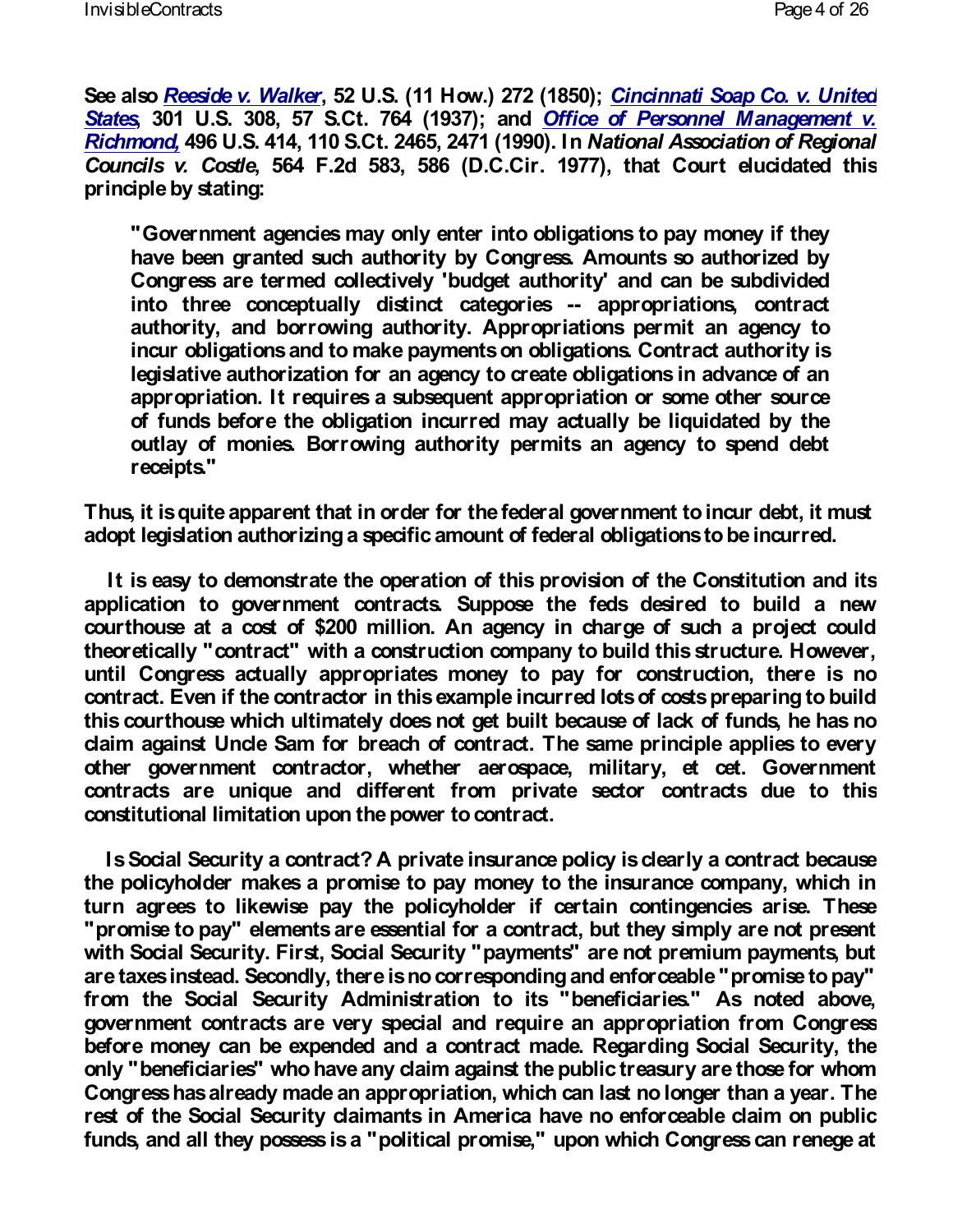any moment. If Congress decided tomorrow to cut off nobody would have any claim for payment. Thus, Social not now a contr $\bar{\mathbf{a}}$  dem $\hat{\mathbf{b}}$  and  $\mathbf{v}$ . Net  $\hat{\mathbf{a}}$  and  $\mathbf{S}$ . 603, 610, 80 S.C is apparent that the noncontractual interest of an emple be soundly analogized to that of the holder of an annu bottomed on his contractual premi $\overline{\text{R}}$ umah paghsmoonths", $\overline{\text{B}}$ ;40 $\alpha$ 4 eU. 80, 92 S.Ct. 254, 257 (1971) ("The fact that social sect by taxes on an employee's wages does not in itself limit levels of benefits under the Act or the conditions upon [Califano v. G](http://supreme.justia.com/us/430/199/case.html)ol480 bbl. S. 199, 210, 97 S.Ct. 1021, 10 (plurality opinion) ("Congress has wide latitude to create classifications of  $\epsilon$ noncontractual benefits under a social wellerrie endrogatens" [Retirement Board](http://supreme.justia.com/us/449/166/case.html),  $\sqrt{49}$  r $UzS$ . 166, 174, 101 S.Ct. 453, benefits, like social security benefits, are not contract eliminated at any time").

In 1953, a subcommittee of the House Ways and  $\blacksquare$ hearings for the express purpose of settling the question contractual in nature; see Hearings of November 27, 19 OASI Benefits," (Part 6). The witness at the hearing w held several offices in the Roosevelt administration. He Security Board, and by 1946 became the Social Security 1953. During this hearing, various parties stated that sc

At page 918:

"Mr. Altmeyer: \* \* \* There is no individual contract and the Government.

"Mr. Dingell: Congress knew that, did it not?

"Mr. Altmeyer: Yes, of course. I am sure it did.

\* \* \*

"Chairman Curtis: The individual \* \* \* has no contract position?

"Mr. Altmeyer: That is right.

"Chairman Curtis: And he has no insurance contract?

"Mr. Altmeyer: That is right."

At page 937: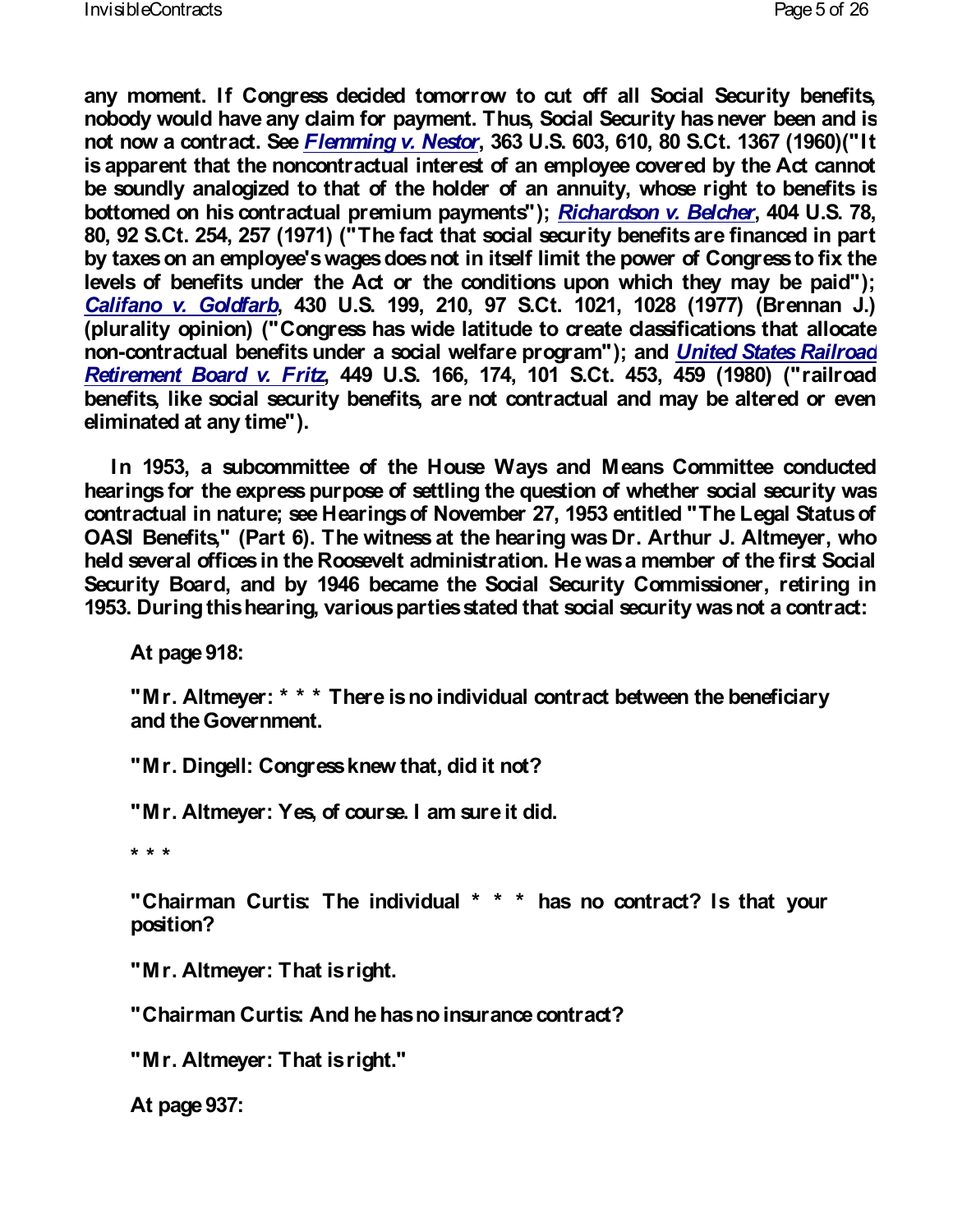**"Chairman Curtis: We came to an agreement on one of our major premises, that this was no insurance contract, and the words did not come from me. They were volunteered by Mr. Altmeyer."**

**At page 968:**

**"Mr. Winn: \* \* \* Mr. Altmeyer, there being no contractual obligation between the Government and the worker, it follows, does it not, that the benefit payments under title II of the Social Security Act are merely statutory benefits which Congress may withdraw or alter at any time?"**

**At page 969:**

**"Mr. Winn (reading): 'These are gratuities, not based on contract \* \* \*. Moreover, the act creates no contractual obligation with respect to the payment of benefits. This Court has pointed out the difference between insurance which creates vested rights, and pensions and other gratuities, involving no contractual obligations, in Lynch v. United States, (292 U.S. 571, 576-577)."**

**At page 994:**

**"Mr. Altmeyer: I have answered your question, sir. If you will refer to section 1101, you will find, as you read into the record, that there are no vested rights, that Congress may create different rights \* \* \*."**

### **At page 996:**

**"Mr. Winn: We have also established that there is no insurance contract between the Government and the worker within a covered wage whereby the rights and obligations of a party are set; that is correct, is it not?**

**"Mr. Altmeyer: No. You did not establish that. That has been self-evident since the law was passed in 1935."**

**At pages 1013-14 (the Chair's concluding remarks):**

**"Chairman Curtis: Mr. Altmeyer, it is apparent that the people of the country have no insurance contract. That does not mean that I do not want to do my full part to do justice to them and to carry out and make good on the moral commitment that has been made to them. Yet, notwithstanding the fact that they had no insurance contract, it remains true that the agency under your direction repeatedly in public statements, by pamphlets, radio addresses, and by other means, told the people of the country that they had insurance. I think a number of people were misled by that."**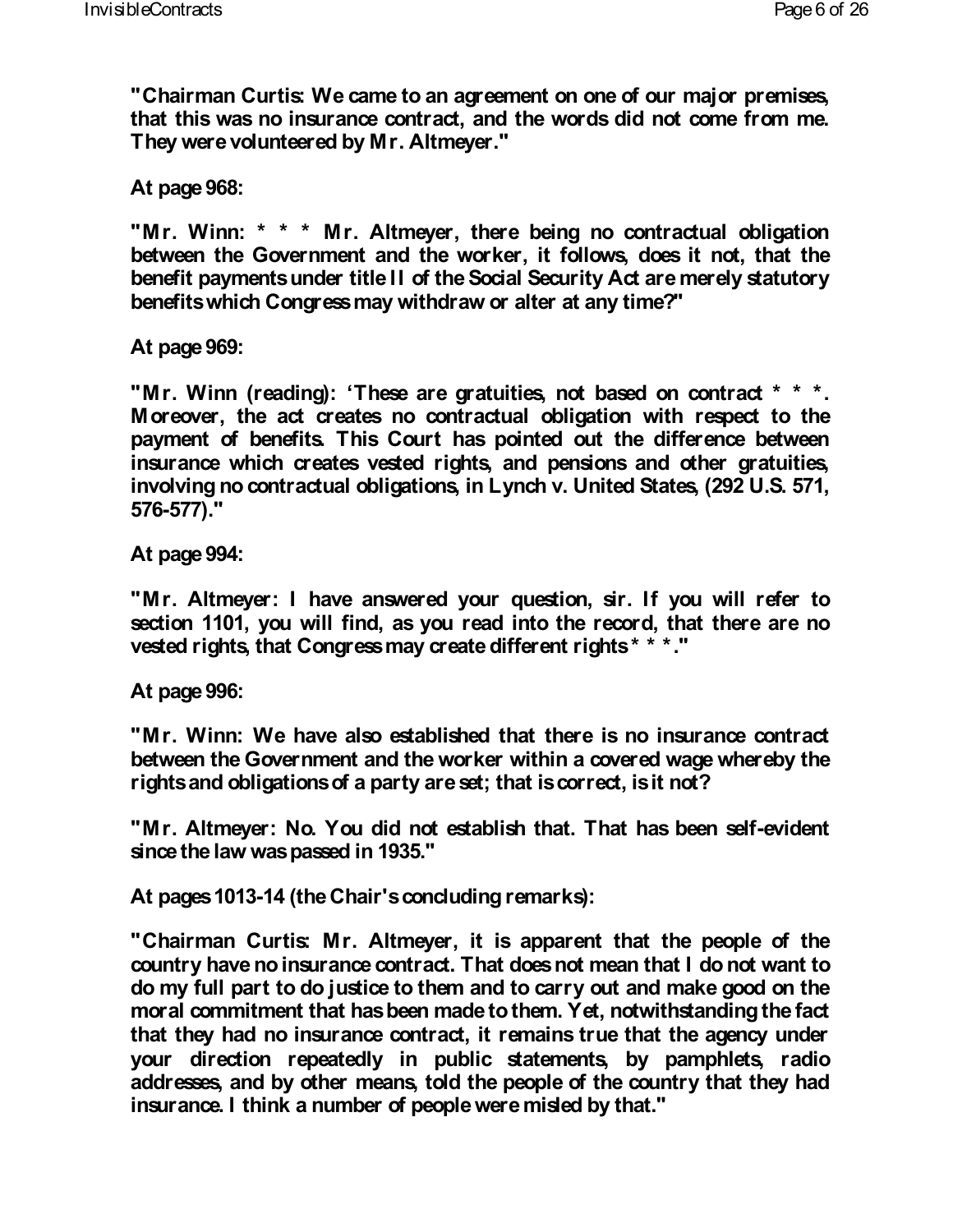The position asserted by Mercier that social security is thus does not manifest itself in the decisions **MfcLeade ga**nlli CIR 832 F.2d 986, 987 (7th  $F$  Corn of  $(987)$  (hat the federal incomendation of  $F$ tax is contractual or otherwise consensual in nat without foundation but... has been repeatedly re andUnited States v. 700r7efRe2d 978, 981 (8t6 o Od itrent D&B\$ driver licenses are contracts are dorasheely es; Geneamon  $Dep't.$  of  $Transport6669$   $On.2d 517$ ,  $520$  (Pa.Cmwl $Sha$ v. Gibso $\frac{0.97 \cdot P.2d}{1216}$  (I daho 1985).

Mercier also had a chapter of his work making some vag There are lots of phony admiralty arguments being movement, all asserting essentially an argument that admiralty and "everything is admiralty". I address that eigen o Mored being made snide remarks that the money argument relating Reserve Notes that is popular with many is baseless, hbue

There are lots of other flaws in Mercier's legal argumer I will not address them here. What is important is organization named the Pilot Connection Society back a central legal argument that he promoted winsvibiableed Ceon Mercier's "book" advocated that a citizen should give K of notices rescindling ishede Contracts", and Marsh's organization this for hundreds of people. Marsh was prosecuted ar appears below:

UNITED STATES v. MARSH, 144 F.3d 1229 (9th

UNITED STATES OF AMERICA, Plaint Afp<sub>pellee</sub>,

v.

PHILLIP MARSH, Defend<del>a</del>ndpellant.

OPINION

NOONAN, Circuit Judge:

Phillip Marsh and his effendants appeal their conv conspiring to defraud the United States by impeding income taxes and their convictions of related crimes. sentences, which, as to Phillip Marsh total a term of years, as to his wife Marlene a term of 14 years defendants lesser but still substantial periods of pris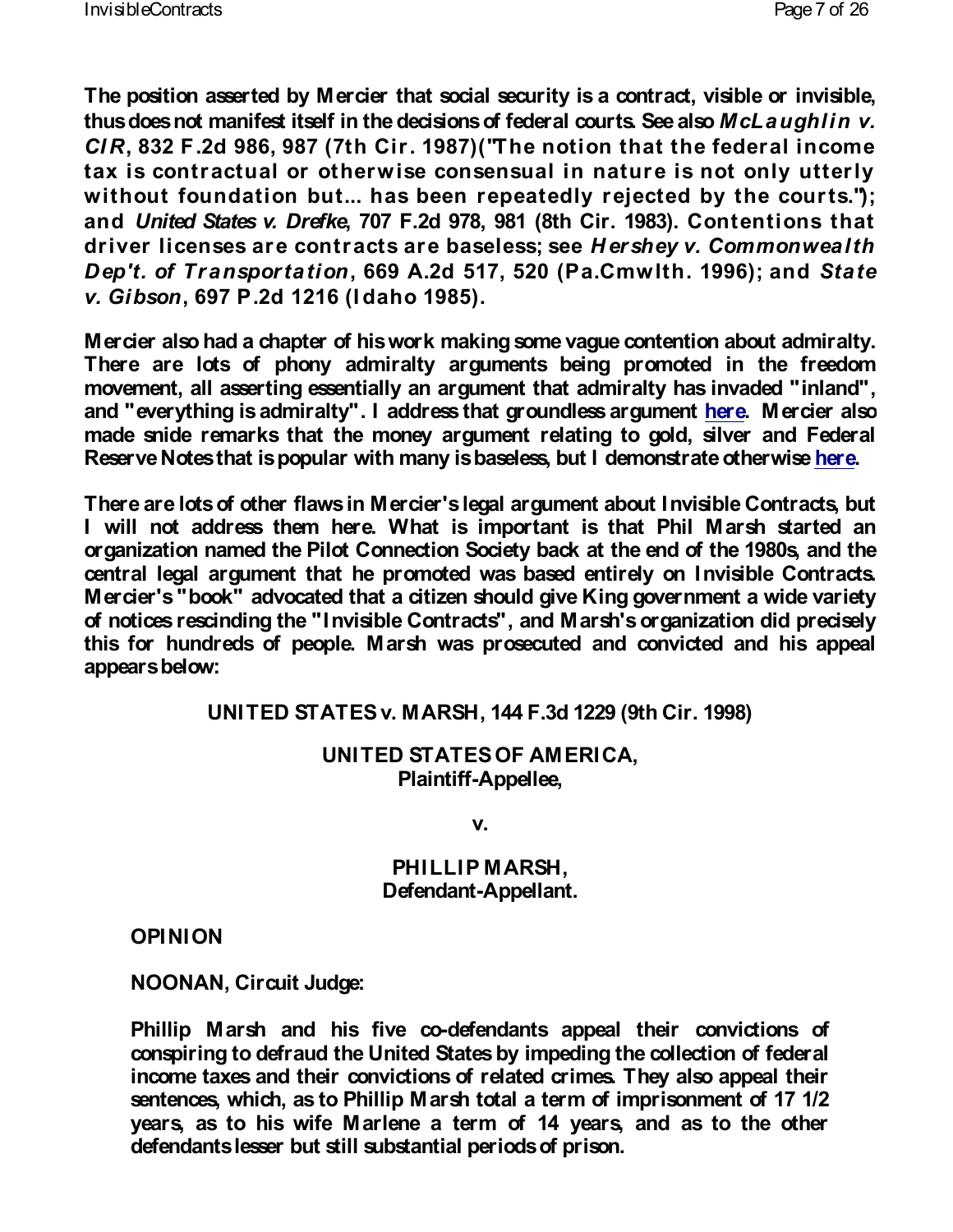## **FACTS AND PROCEEDINGS**

**Phillip Marsh was the founder in 1990 of The Pilot Connection Society, often self-identified by its acronym TPCS. Marsh's enterprise offered its customers the elusive and enchanting prospect of untaxing themselves. The verb "untax" entered the language in political conflict in England over a formidable tariff on foreign grain and denoted political action by the government ("Who will untax our bread?" E. Elliott, Corn-Law Rhymes, 1833). "Untax," as used in the present context, means freeing oneself from any legal obligation to pay any income tax, federal or state.**

**To achieve this exceptional state, TPCS offered an "Untax Package." The package included Phillip Marsh's The Compleat Patriot, the Constitution of the United States, Psalm 91, and a photograph of Phillip and his wife suitable for framing. It also included "Very basic untax documents and their instructions." Among them were a form letter to be sent to the District Director of the Internal Revenue Service stating that the quondam taxpayer had recently found out that the director had been "attempting to extort money" from him and demanding that he justify his jurisdiction by a certified copy of the director's designation of authority from the Secretary of the Treasury. The letter was not to be xeroxed and was to be handwritten because "[i]t takes 3 to 5 times as long to read hand written material as it does to read typed material — anything to slow the IRS down!" Another form letter, to be similarly copied by hand, informed the district director that the taxpayer was not a person under the director's jurisdiction.**

**The Untax Package included another form by which the taxpayer revoked income tax returns previously signed by him and "cancelled" his signature on such returns. This form was to be retyped by the taxpayer, eliminating the Pilot Connection letterhead, and to be notarized. The theory of the revocation and cancellation, as explained in the Untax Package, was that the IRS would use earlier returns to prove that the taxpayer was aware of his obligation to file and pay. The revocation and cancellation would, so the Untax Package suggested, eliminate this easy evidence of the taxpayer's willfulness in now refusing to file and pay. The reason that the taxpayer could so readily remove himself from the taxpaying rolls was, according to TPCS, that "income tax is voluntary." (SER 32.) If you didn't want to pay it, you didn't have to.**

**TPCS also advised its members to resort to "alternative banking," that is, to pay everything by cash or postal money order, or to join something called the National Commodity and Barter Association and use "warehouse banking," or to have some trusted associate open an account for one in the associate's name, or to establish, with TPCS's help, an "offshore trust." The reason for adopting one of these alternative styles of money management was that if you opened a checking or savings account you agreed "that the money belongs to the bank from that moment on," with the implication that the bank would**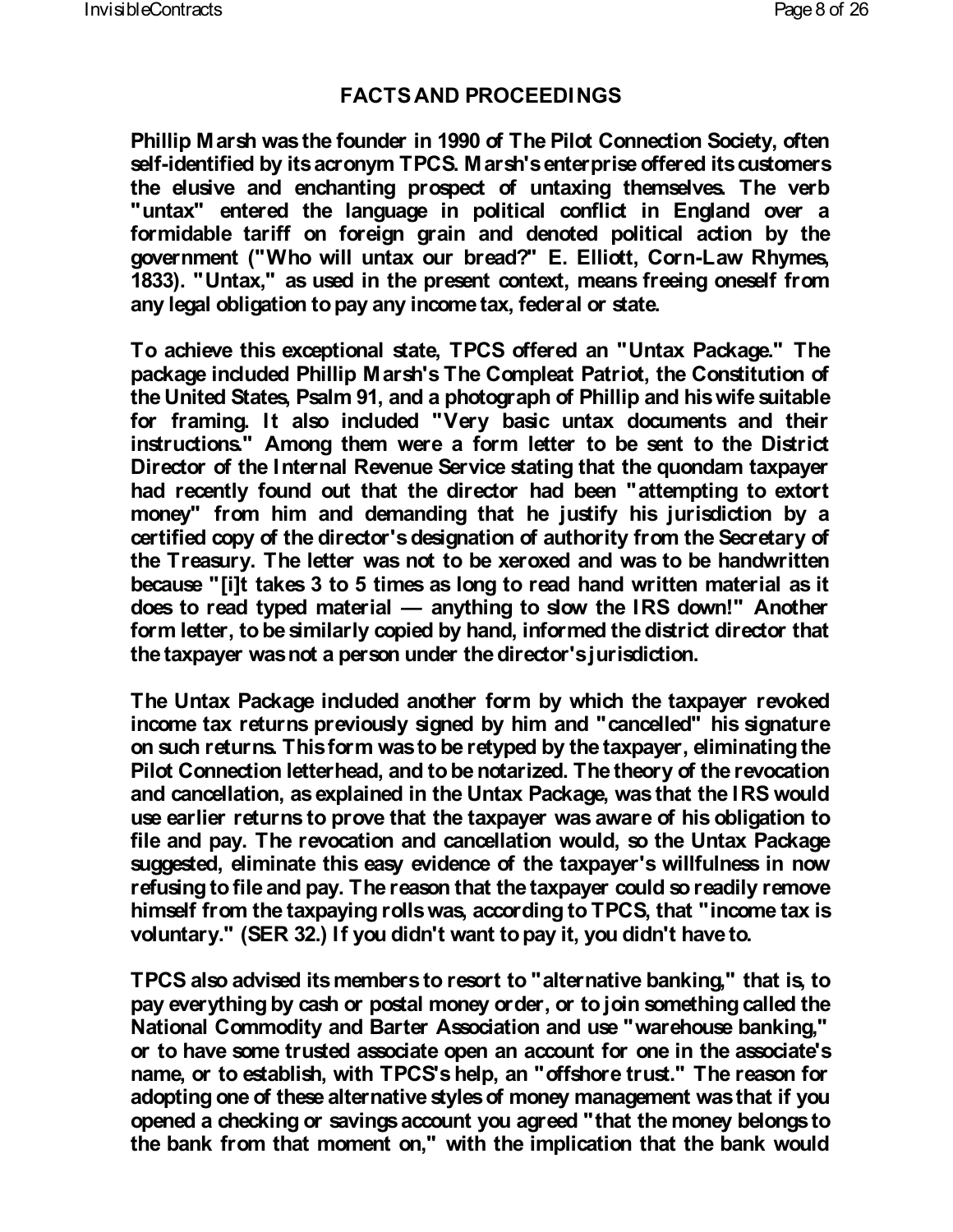**surrender the money on levy by the IRS (SER 36.) Members were provided with forms, to be recopied and notarized, of revocation of bank signature cards. (SER 35.)**

**Another practical precaution the TPCS member was advised to take, in order to assure that his emancipation from taxation was effective, was to file W-4s with his employers claiming as many exemptions as he had thousands of dollars of income. For example, if he earned \$30,000, he was to file a W-4 claiming 30 exemptions. The member was assured by TPCS that there was no limit to the number of exemptions he could lawfully claim. (SER 342.) No mention was made of any duty to have a reason for claiming an exemption.**

**Untax Packages, the contents sometimes different in unessential detail, were sold by TPCS for a price that varied for the occasion. At the start the price was over \$6,000. (SER 8.) The price announced in January 1993 was "\$2,100 or 10% of your existing tax problem (if any), whichever is higher." (SER 380.) As of January 31, 1990, TPCS had only three purchasers of the Untax Package. By December 31, 1993, TPCS recorded 3,848 purchasers and income from them of \$7,638,625. (SER 19.)**

**TPCS had ordinary members who did not purchase the Untax Package but who did pay \$45 for membership. By the end of 1993 there were 12,617 in this category. (SER 19.) They received TPCS's magazine, The Connector. The magazine carried the subtitle "The Voice of Freedom" and ran a facsimile of an American flag as its logo. Its pages repeated at their foot the mantra of the Society, "Income Tax Is Voluntary!" The Connector informed its readers that there was no law making anyone liable for income tax.**

**TPCS had a cadre superior to that of mere members, constituted by those admitted to the status of Associate Member. An Associate Member had the right to sell the publications of TPCS. He paid \$10,000 to acquire the franchise and the confidential instructions on marketing that accompanied the franchise. By December 31, 1993, there were 730 persons who had been admitted to this advanced status. Apparently some associates got a discount, for the total paid by them recorded in the Society's book was \$5,281,010. (SER 19.)**

**Phillip Marsh conceived the idea of TPCS. His wife Marlene joined him in marketing it. Together they traveled the United States soliciting the purchase of memberships and Untax Packages and speaking at seminars and conferences intended to promote TPCS. Marlene's daughter, Jill Spencer, was an Associate Member and the office manager, in the latter capacity opening and distributing mail sent to TPCS, logging cash received and responding to some customer complaints. Her husband Darrell was also an Associate Member. He became TPCS's General Manager, overseeing staff and publications, revising the Untax Package, and writing in his own name in**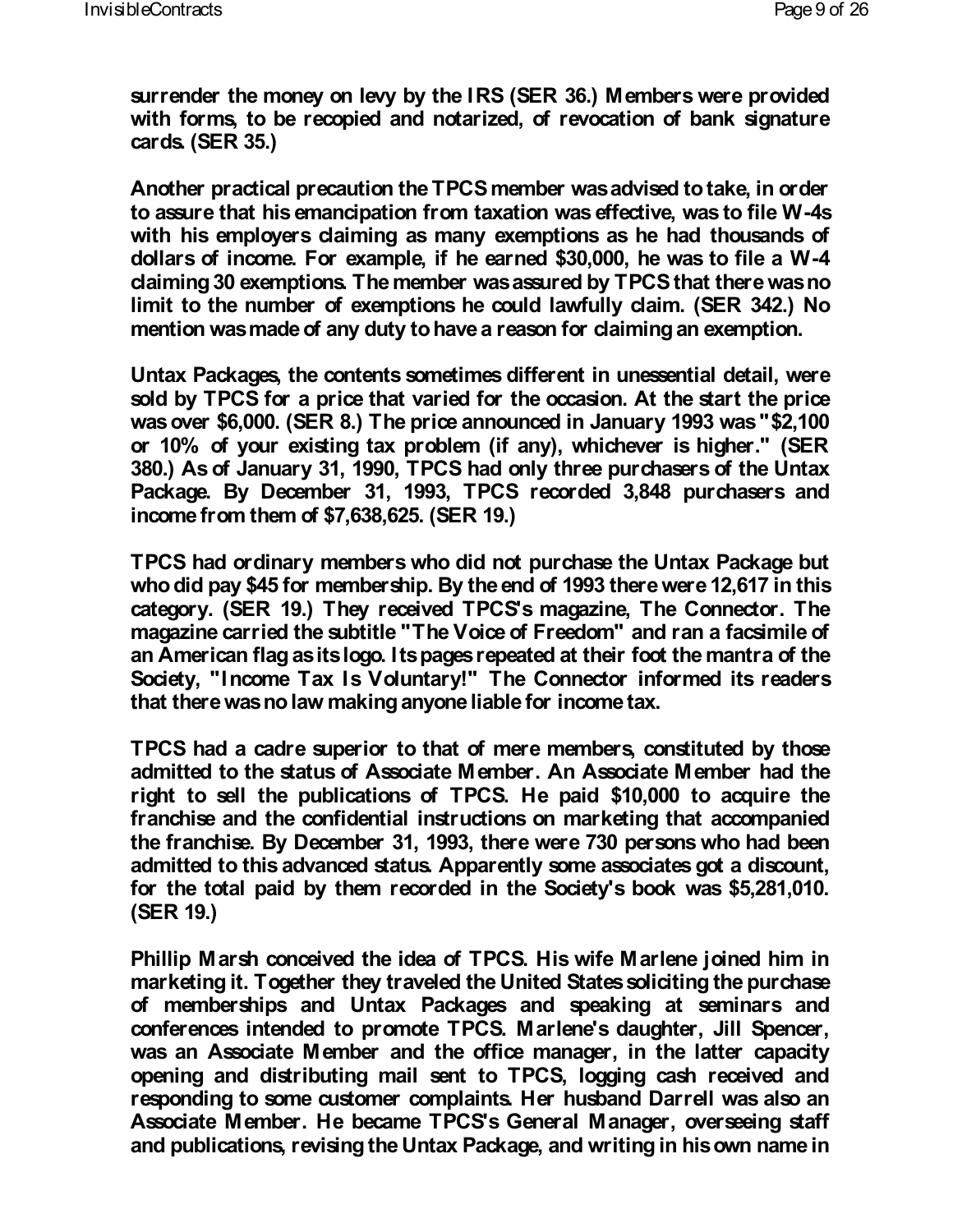**The Connector, to explain why paying income tax was optional.**

**A family operation, TPCS was aided by Joseph Coltrane, alias John Campion, and by Douglas Carpa. Coltrane was the National Coordinator of the TPCS sales force. Carpa was not a TPCS member but from approximately May 1991 to June 1992 assisted the marketing of memberships in TPCS by putting together trusts in which TPCS members might hope to hide their assets from the IRS. He offered his drafts of trust instruments only to those who purchased the Untax Package. He assured members that his trusts were "old and cold" and would work to cure even pre-existing problems with the IRS because the trusts would be predated to a time before an IRS lien.**

**In its publications TPCS asserted that it was not a tax protester movement, that it did not deny the constitutionality of the Internal Revenue Code, and that it did not maintain that Congress lacked the power to tax income. TPCS simply taught that Congress had not exerted that power and that the IRS was "a private corporation" engaged in lawless efforts to extract money from Americans not obliged to pay. TPCS characterized its own teachings as educational and added that they were the exercise of free speech, protected by the First Amendment from prosecution.**

**TPCS was aware that the IRS challenged its view of the law, an awareness reinforced by the rejection that TPCS's Untax Package received when put into practice by members. The IRS by 1991 was aware of TPCS and alert to its raison d'etre. In February 1992 an affidavit filed by IRS Special Agent Diane Messer characterized TPCS as an "illegal tax protester organization" and sought a search warrant authorizing the seizure of documents pertaining to TPCS and to Phillip and Marlene Marsh. The search was to be carried out at the Marshes' home, which they used as the Society's headquarters. Pursuant to the warrant, a comprehensive seizure was made of the correspondence, computers, and file cabinets of the Society.**

**Apparently as a response to the search, on August 12, 1992, in Stockton, California, Phillip and Marlene Marsh and Jill Spencer signed two papers alleging that certain persons were indebted to them in the amount of \$350,000 each and seeking to place a commercial lien on the property of the debtors. These persons were Agent Messer and three other IRS agents involved in the search; the United States Magistrates who had authorized the search; three United States attorneys in the Eastern District of California and one United States attorney in the Northern District; Lawrence Karlton, Senior District Judge of the Eastern District; and California Superior Court Judge Jeremy Fogel. The liens were filed in Nevada and Washington.**

**A year later, in February 1993, a second affidavit executed by Agent Messer asserted that TPCS was "so permeated with involvement with illegal**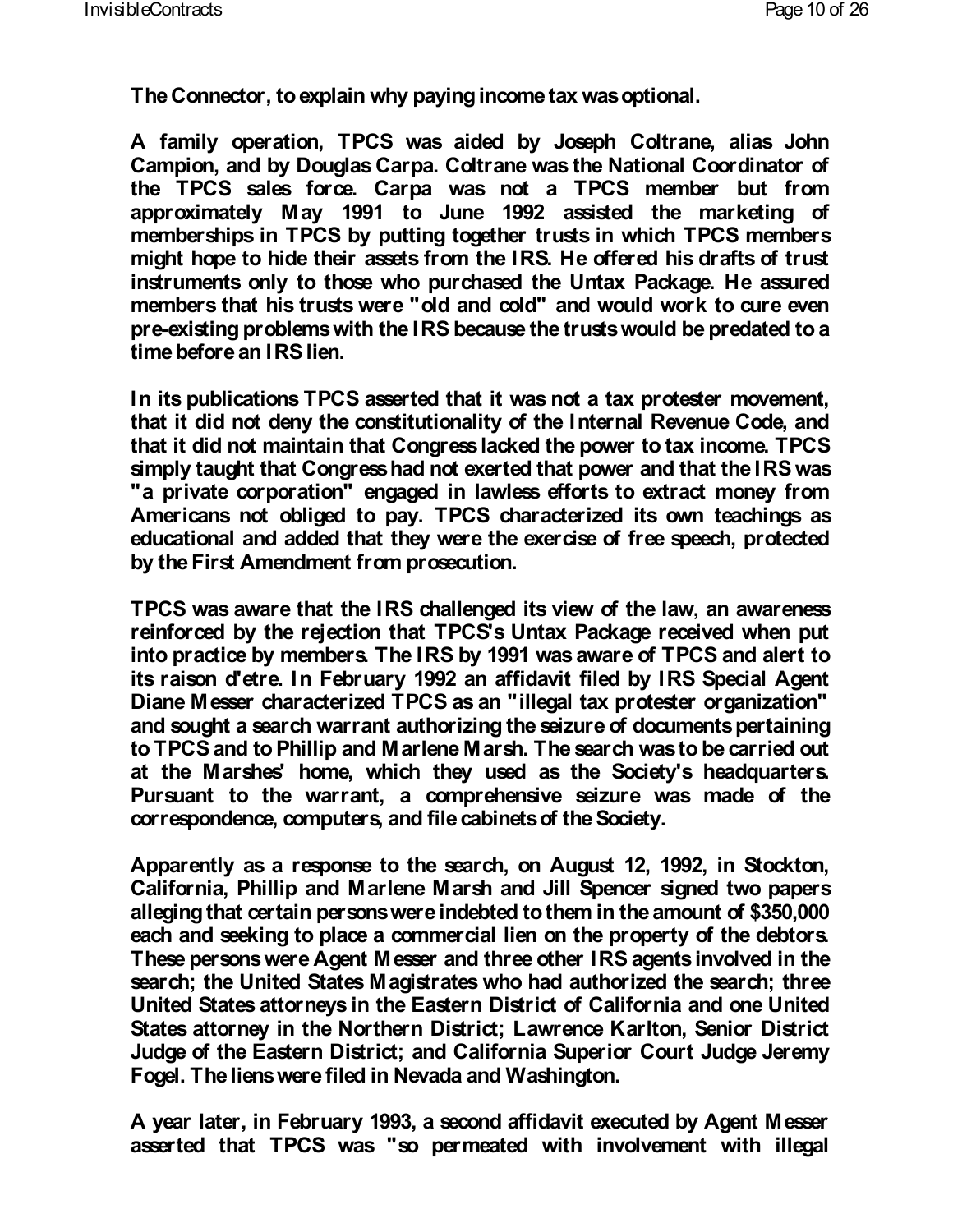**activities" that a comprehensive search could not separate the few innocent items "from the vast amount of material which will be relevant evidence of the criminal violations." The Marshes then moved from California to Colorado and from their home there continued their enterprise under the name the Liberty Foundation. A third affidavit executed by Messer led to the comprehensive search of the Colorado office in December 1993.**

**A grand jury had already, on November 29, 1993, indicted the defendants for conspiracy to defraud the United States. The defendants moved unsuccessfully to suppress the material seized by the government from their files. Phillip Marsh sought with equal unsuccess to introduce a report by a psychiatrist who evaluated him and found him to suffer from delusions; the psychiatrist's proffered testimony was excluded in limine on the government's motion. Trial followed in the district court for Northern California running slightly over three months, from August 29, 1994 to November 30, 1994. The jury was unable to agree on the principal counts.**

**The United States obtained a superseding indictment charging all six defendants with conspiracy to defraud the United States by obstructing the lawful functions of the IRS, in particular by their operation and promotion of TPCS and the Untax Package. The two Marshes and the two Spencers were personally charged with tax evasion and failure to file a return. The indictment also charged all defendants except Carpa with numerous counts of mail fraud in the sale of the Untax Package to over 3,000 persons. The two Marshes and Jill Spencer were charged with endeavoring to impede the administration of the tax laws by filing the commercial liens in Nevada and Washington against the government officials named in them.**

**The government announced in its Status Conference Statement that it intended to introduce "as much of its evidence as possible through `summary witnesses.'" The defendants filed a joint motion in limine opposing this procedure: "it appears that the government intends to avoid crossexamination of the alleged mail fraud victims by hearsay summaries." The government had proposed that IRS agents read excerpts from the TPCS files. The defendants objected that the material from TPCS files — complaint letters from persons saying that they had been deceived by TPCS — fell within no exception to the hearsay rule. The defendants asserted that the procedure would violate their Sixth Amendment right to confront their accusers. Citing Coy v. Iowa, 487 U.S. 1012 (1988), where the Supreme Court held it unconstitutional to place a screen shielding the accusers from the defendant, the defendants here said: "Agent Durrette would be the screen between the defendants and their alleged victims."**

**A hearing was held the following week before the judge who had presided at the first trial in order to schedule the time allowed for trial. The court expressed dissatisfaction with the amount of time "wasted" by both sides in**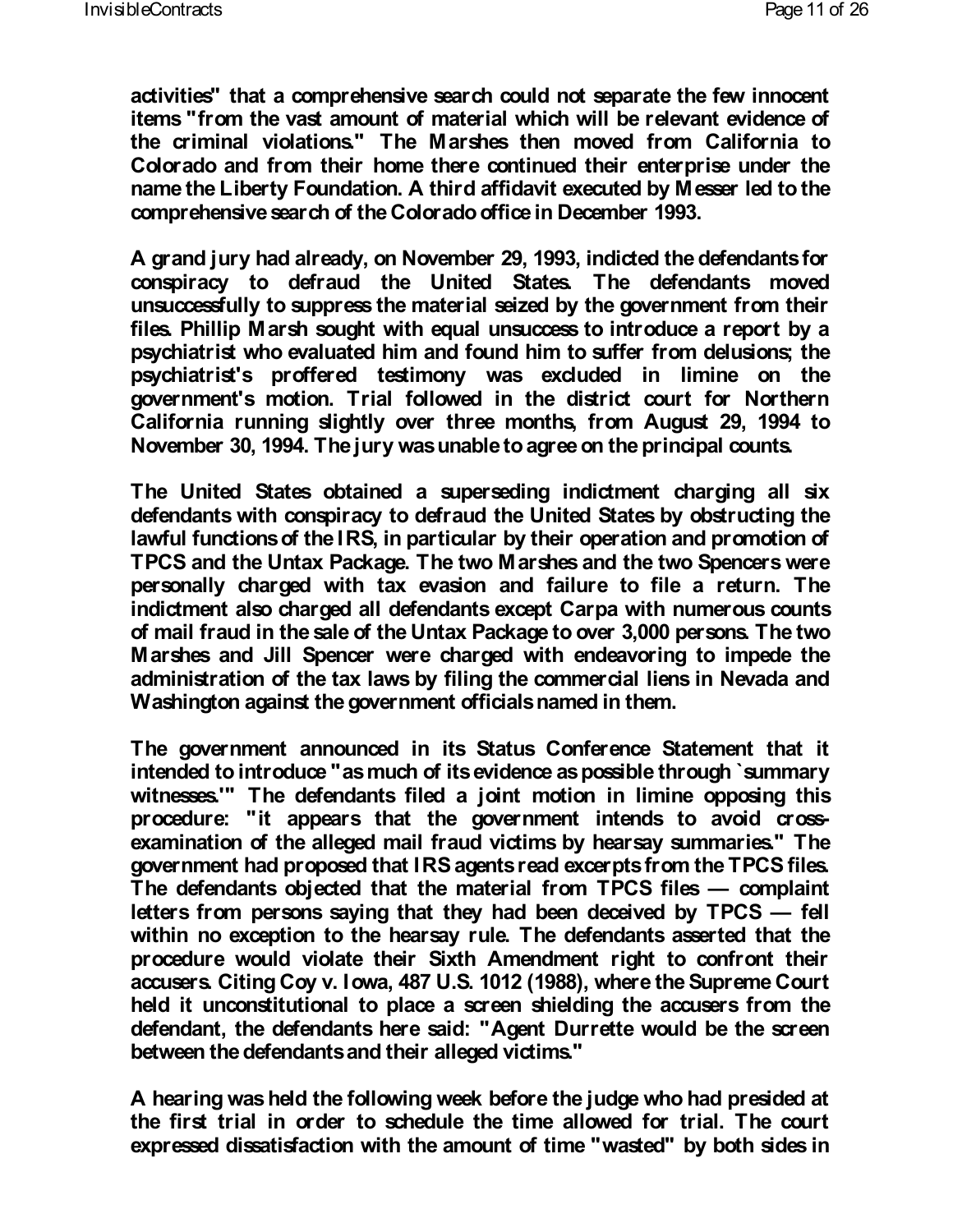**the first trial. The court stated that the jury had heard the details of the untaxing scheme "ad nauseam." The government argued that the first jury had been "affected by the government's inability to present the case in a way that educated them as to what our theory of the case was, what our evidence meant, during the presentation of the evidence." The court asked, "What stopped you?" The government replied that the court had stopped it from having a witness read from the material seized in the searches. The government went on to say that it had to prove the defendants' state of mind as to both the mail fraud counts and the tax evasion counts. The court:**

**"It seems to me that is proved by the quality of the evidence as opposed to the quantity of the evidence." The court went on to say: "I thought the victims were a disaster for the government . . . .[T]he victims were particularly unsympathetic. They were people who were already in serious trouble with the Internal Revenue Service, were essentially tax cheats themselves; and were put on the witness stand with the representation that they were somehow victimized by the defendants . . . . And I'm convinced that your case ran aground with that first group of witnesses." The district court never formally ruled on the defendants' in limine motion to exclude the complaint letters; the government concluded that it had a green light.**

**On November 9, the government offered Agent Durrette to summarize material taken from the files of TPCS. The defendants stipulated that the material came from the files — the government would not have to prove where each piece of correspondence came from. The court described the stipulation. It was "that these TPCS client file documents would simply be stipulated as to their admission into evidence without the necessity of putting a witness on the stand to lay any foundation as to these documents. And the stipulation would be that these documents were found in one or the other of the facilities associated with the Pilot Connection Society." The government answered, "Yes." Agreeing, the defendants again vigorously objected to the government's presentation of the files through testimony about their contents by Durrette. The government replied that proof of the defendants' state of mind was "the heart and soul" of its case.**

**Durrette took the stand. The government had prepared an extensive file of material taken from TPCS with duplicates of a number of letters to be given as handouts to the jury. The material consisted substantially in statements of government officials as to what the income tax law was, statements of other persons including officers of the Church of Jesus Christ of Latter Day Saints on the obligation to pay income taxes, and letters from purchasers of the Untax Package complaining that the Package did not work or, worse, that they had been fraudulently induced to buy it.**

**The defendants objected repeatedly to the procedure— to Durrette's reading of views on the law as argument by the government, to Durrette's reading of**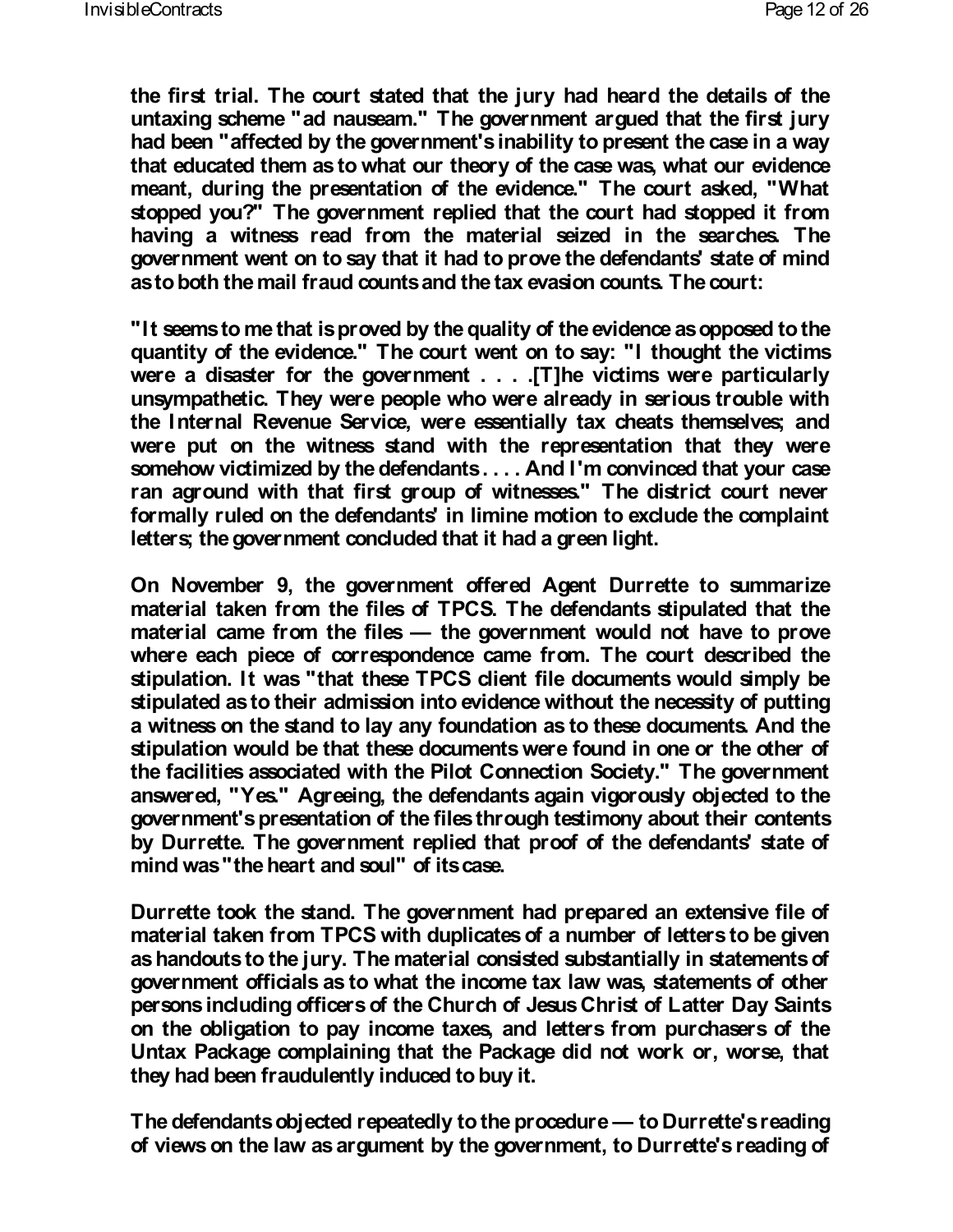**selected passages from the correspondence as not summarizing but highlighting, and to the reading of the complaints as violative of the Confrontation Clause. Every objection was overruled by the trial court.**

**The second trial was two months shorter than the first. On December 13, 1995 the jury found all six defendants guilty of violating 18 U.S.C. § 371 by conspiring to defraud the United States in the collection of income taxes. Phillip and Marlene Marsh and Jill Spencer were convicted of two counts of violation of 26 U.S.C. § 7212(a) by corruptly endeavoring to obstruct the administration of the income tax laws by filing the liens. Both the Marshes and both the Spencers were convicted of violating 26 U.S.C. § 7201 by tax evasion and violating 26 U.S.C. § 7203 by failing to file tax returns. Both Marshes were acquitted of ten counts of mail fraud and convicted of ten counts of mail fraud in violation of 18 U.S.C. § 1341. Both Spencers were similarly acquitted, Darrell of five, Jill of nine counts, and similarly convicted of nine mail fraud counts; and Coltrane was convicted of six mail fraud counts. The court denied Rule 29 motions, including motions by the Marshes and Jill Spencer to dismiss the obstruction charges on the ground of lack of venue.**

**On June 26, 1996 the court pronounced sentence. Phillip Marsh was sentenced to 5 years imprisonment for conspiracy to defraud the United States; 5 years imprisonment for each of his ten mail fraud convictions; 5 years imprisonment on each of two convictions of tax evasion; 3 years imprisonment for each his two endeavors to impede the administration of the tax laws; and 1 year imprisonment for each conviction of willful failure to file tax returns. The sentences for conspiracy, tax evasion and 9 of the 10 mail fraud counts were to be served concurrently with each other. The 3 year sentences for the endeavor to impede were to be were to be served consecutively to the other counts and to each other. The 1 year sentences for the two failures to file counts served consecutively to each other and the other counts. The sentence on the two tax evasion counts and two failure to file counts totals 7 years. The 5 year sentence for the tenth mail fraud charge was to be served consecutively to the extent necessary to produce a total sentence of 17 1/2 years.**

**Marlene Marsh was sentenced to 5 years imprisonment for conspiracy to defraud the United States; 5 years each for the 10 mail fraud counts, 5 years each for the two tax evasion counts, 3 years on each of the 2 counts of endeavor to impede, 1 year on each of the 2 convictions of willful failure to file. The 3 year sentences for endeavor to impede were to be served concurrently with each other and consecutively to the other sentences, the 1 year sentences for failure to file were to be served consecutively to each other and to the other sentences, and the 5 years for the two tax evasion counts and 10 mail counts were to be served concurrently to each other and consecutively to the other sentences to the extent necessary to produce a total**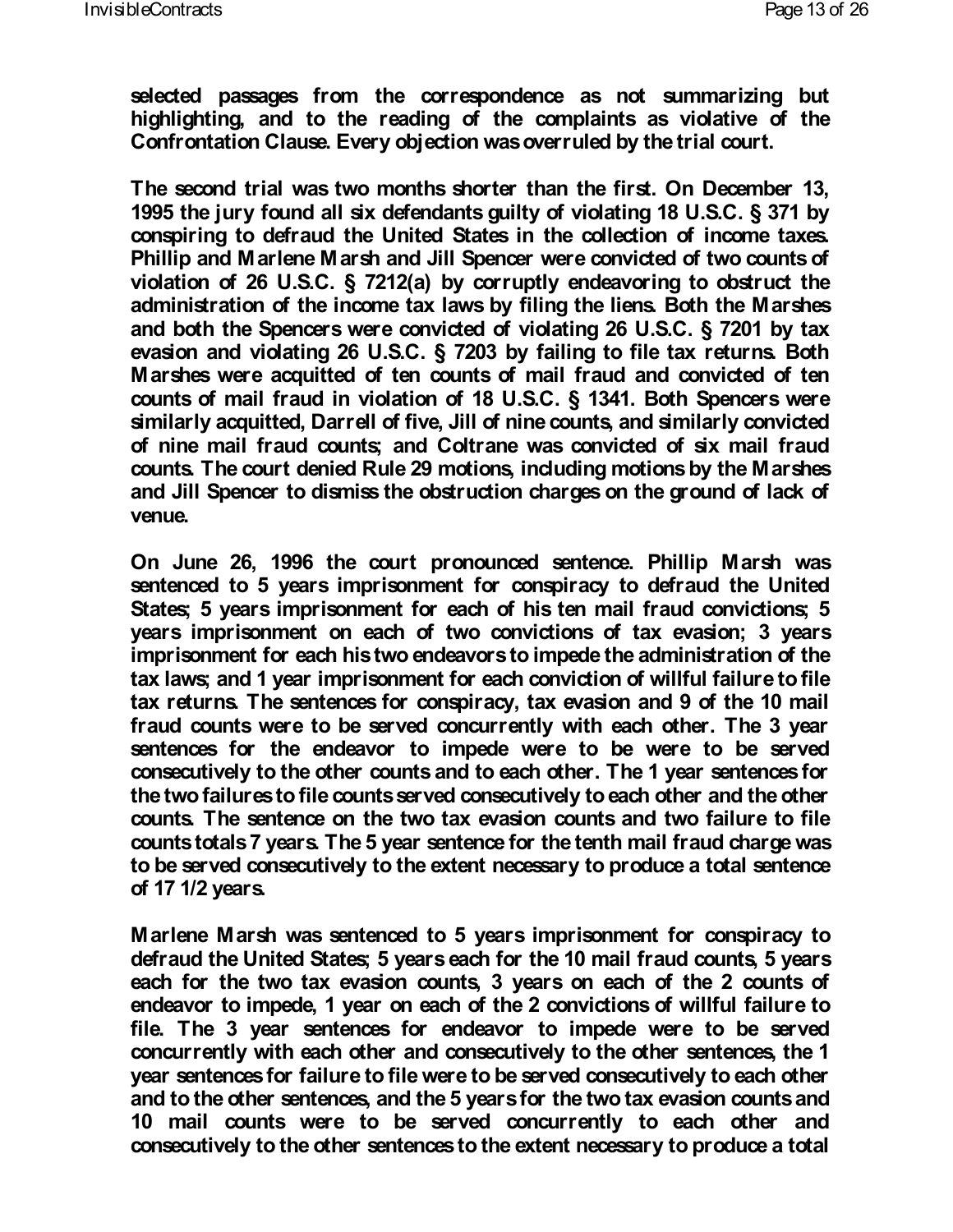**sentence of 14 years. The sentence on the two tax evasion counts and two failure to file counts totals 7 years.**

**Darrell Spencer was sentenced to 5 years imprisonment for conspiracy to defraud the United States, 5 years on each of 9 mail fraud convictions, 5 years on each of 2 tax evasion convictions, and 1 year on each of 2 failure to file convictions. The sentence for conspiracy, the 2 tax evasion sentences, and 8 of the 9 mail fraud sentences were to be served concurrently, as were the sentences for failure to file. The sentence on the two tax evasion counts and two failure to file counts totals 5 years. The ninth mail fraud sentence was to be served consecutively to the other sentences to the extent necessary to produce a total of 7 1/4 years.**

**Jill Spencer was sentenced to 5 years of imprisonment for conspiracy to defraud the United States, 5 years on each of 9 mail fraud convictions, 5 years on each of 2 tax evasion convictions, 1 year on each of 2 failure to file convictions, and 3 years on each of 2 convictions to impede. The sentences for conspiracy, tax evasion and the 9 mail fraud counts were to be served concurrently, as were the sentences for failure to file. The sentence on the two tax evasion counts and the two failure to file counts totals 5 years. The two 3 year sentences for corrupt endeavor to impede were to be served concurrently to each other but consecutively to the other sentences to the extent necessary to produce a total sentence of 7 1/4 years.**

**Coltrane was sentenced to 5 years for a conspiracy to defraud the United States and 1/4 year imprisonment on one count of mail fraud, the sentences on the other counts of mail fraud to be served concurrently. Carpa was sentenced to 4 3/4 years on conviction of conspiracy to defraud the United States.**

**The defendants appeal.**

### **ANALYSIS**

**All defendants contend that they were denied the right to confront the witnesses against them when Agent Durrette read to the jury excerpts from material found in the defendants' files.**

**The following are from the excerpts read aloud to the jury by Agent Durrette: (The excerpts are exact, but not given in full; the authorships and dates are as read.)**

 **1. "Some so-called tax protesters are making speeches and offering seminars around the country at which serious misrepresentations about the tax laws are being presented to the public as fact." Fact Sheet.**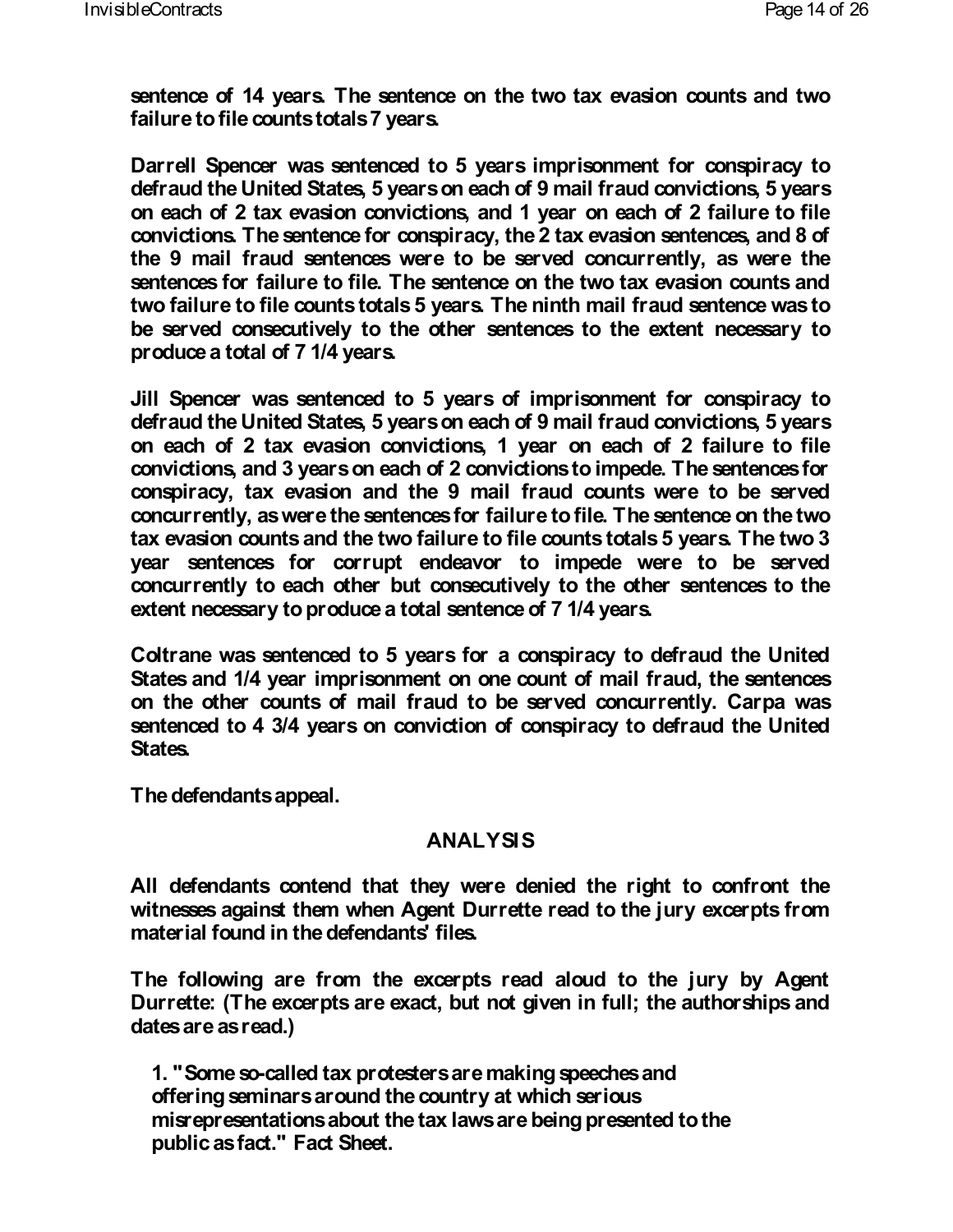**2. "Indeed, it is strange how the mind justifies things. For example, the way you justify `untaxing' people by blatantly misrepresenting the truth about your so-called `untaxing' program for the sole purpose of lining your pockets with unsuspecting victim's hard earned money while you sit idly by and watch the Franchise Tax Board and Internal Revenue Service come in and steal everything they have— knowing full well that this will be the outcome." Letter from Shawn O'Connor, 7/6/92.**

 **3. "Why would I sent you a check for \$8,745 when you have not got the lien off my home?" Letter from Curtis Howard 5/29/91.**

 **4. "To date, the Pilot Connection System has not given any relief and has only compounded my tax problems. On the basis of fraud, I herewith demand the return of my \$2,000 plus \$499." Letter, 6/3/91.**

 **5. "[The failure to succeed in not paying taxes] makes our statement, `stop paying taxes permanently and legally' far from being the truth." Letter from Hugh Bodey, 7/6/91.**

 **6. "You did not `untax me legally and permanently' as promised and, I am confident, that and if and when I have to go to court, you would drop me as you have others that I am hearing about." Letter from Hugh Bodey, 8/10/91.**

 **7. "The program was sold to me under, what I now consider false pretenses. In fact, I would go so far as to say it was out and outright fraud." Letter from Roger Hawks, 8/12/91.**

 **8. "Due to the facts provided to us by you, some of which we now know to be out and out lies, we signed on with your organization." Letter from Arthur and Donna Fuller, 8/15/91.**

 **9. "Bob Kane [a lawyer] told our company attorney (see memo) that I had a zero percent chance of ever eventually winning against the IRS." Letter 8/16/91.**

 **10. "Despite all the Pilot Connection's and Greg Galaski's efforts, I was given two options by a federal judge: I could comply with the court's order in person or at the IRS office, or I could comply from the adult detention center in downtown Los Angeles."**

 **"I am asking nothing of the Pilot Connection now, Darrell,**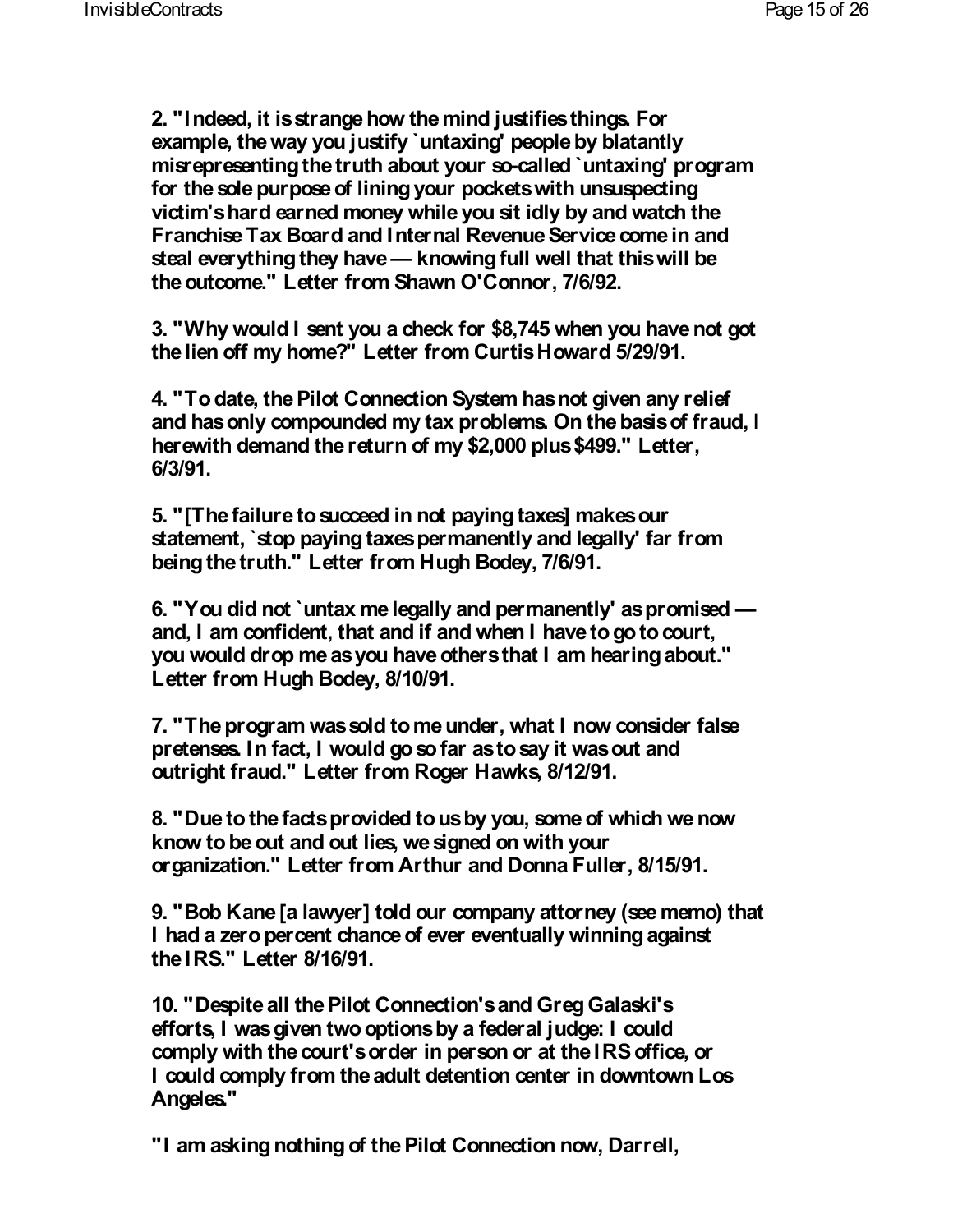**because I don't believe in it anymore. The only thing I have asked is that Don Held make good on his promise to give me back the money I paid him if the untax program didn't work." Letter from Dan Barwick, 8/3/91.**

 **11. "When I joined the Connection I thought they had found that simple key to avoid taxes and a `voluntary' part of the IRS system, if people qualified. As it appears now it doesn't work so I have decided to look for work elsewhere." Letter from Ogden Kraut, 8/15/91.**

 **12. "When I joined the Pilot Connection, I believed what I was told and being naive about patriot issues didn't have the knowledge to spot defects and lies in your program." Letter, 10/14/91.**

 **13. "I am in a situation now that I have no income and I had to borrow the \$4,000 that I paid to the Pilot Connection and I've received nothing but broken promises and lies." Letter, 11/1/91.**

 **14. "When I first became involved with your group I believed what you were saying was true and factual. But the longer I used the Pilot Connection's system the more it becomes evident the system does not work."**

 **"You have been dishonest in your allegations and letter process and I feel that I cannot do business with anyone or any company or group that is deceitful."**

 **"You have fraudulently taken money from me and at this time I wish to have all monies returned to me." Letter, 11/29/91,**

 **15. "I cannot sell a bill of goods to someone that I can't even deliver for myself and my wife. We did not have a problem**

 **when we started this program, but we seem to be developing one and my wife is really scared, because she is afraid of going to jail and losing her job where she has 26 years service and has only 4 years to go before retirement." Letter from Darrell Hoover, 12/18/91.**

 **16. "We have found, in doing further research, at the law library, that your organization is teaching incorrect principles dealing with some very serious legal matters." Letter from Robert and Leah Aycock, 12/18/91.**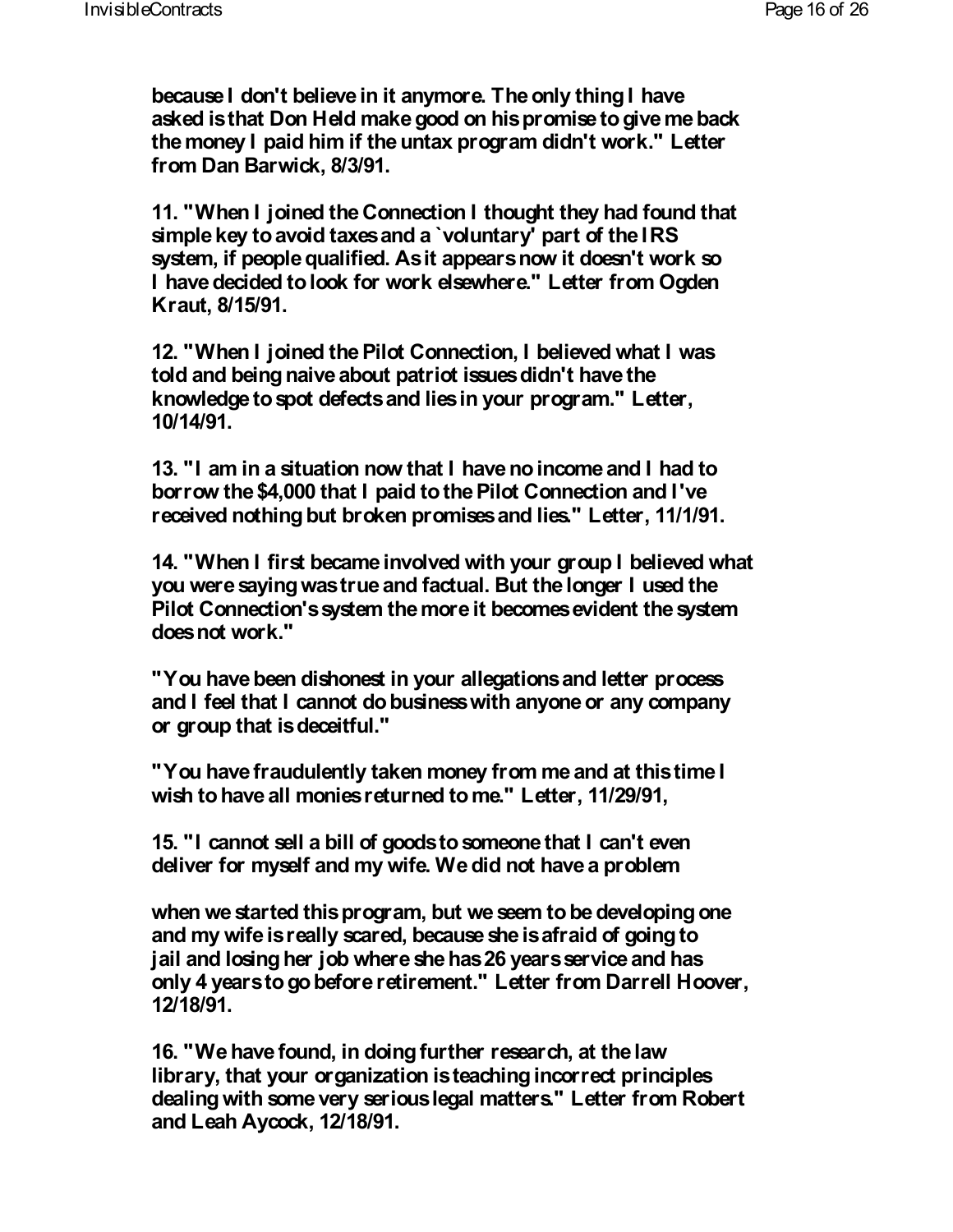**17. "I don't think you realize the sad situations a lot of us are in. You talk a good line over the phone, but where's the beef?" Letter to Pilot Connection/Phil Marsh.**

 **18. "We have done everything in the pamphlet plus every step Jim Caler said and still problems. Federal and state has attached both of our wages again, but this time the interest and penalties are even higher . . . Take us off the Pilot Connection." Letter, 1/22/92.**

 **19. "This is our letter of resignation due to the fact that I believe your material and system of removing people from state and federal taxes is fraudulent." Letter, 3/2/92.**

 **20. "I paid you \$15,000 to take care of my liens and levies and I expect to see this accomplished. I have become very insecure with the lack of performance." Letter, 2/5/92.**

 **21. "Now I don't know what I have to do. I still have a lien against me. They still did not remove the lien." Letter, 2/25/92.**

 **22. "Everything we have been told has been wrong and we no longer have any confidence with you and your organization." Letter 5/16/92.**

 **23. "I learned that the rest of your stupid arguments are `frivolous' arguments. I call them `stupid' because the courts are getting pissed off. They told us [patriots] over and over that these are frivolous arguments that they don't want to hear any more. They take the attitude, and rightly so, that we are wasting their time, and the taxpayers' money, with arguments that have repeatedly lost. They have no patience with people using these stupid arguments." Letter from Roy Buchanan.**

 **24. "I am writing to express my disappointment in your `untaxing' program . . . . I also followed your lien and levy procedures, but to no avail. I still have a tax lien on file and levy notices still follow me." Letter from Les Johnson 8/11/92.**

 **25. "[My attorney said] that the package was not legally sound for me." Letter from Michael Hutton 9/9/92.**

 **26. "According to this final notice, I do not believe that I have been untaxed by the Pilot Connection." Letter dated 9/28/92.**

 **27. Your untax program costs me \$1,100 and was absolutely**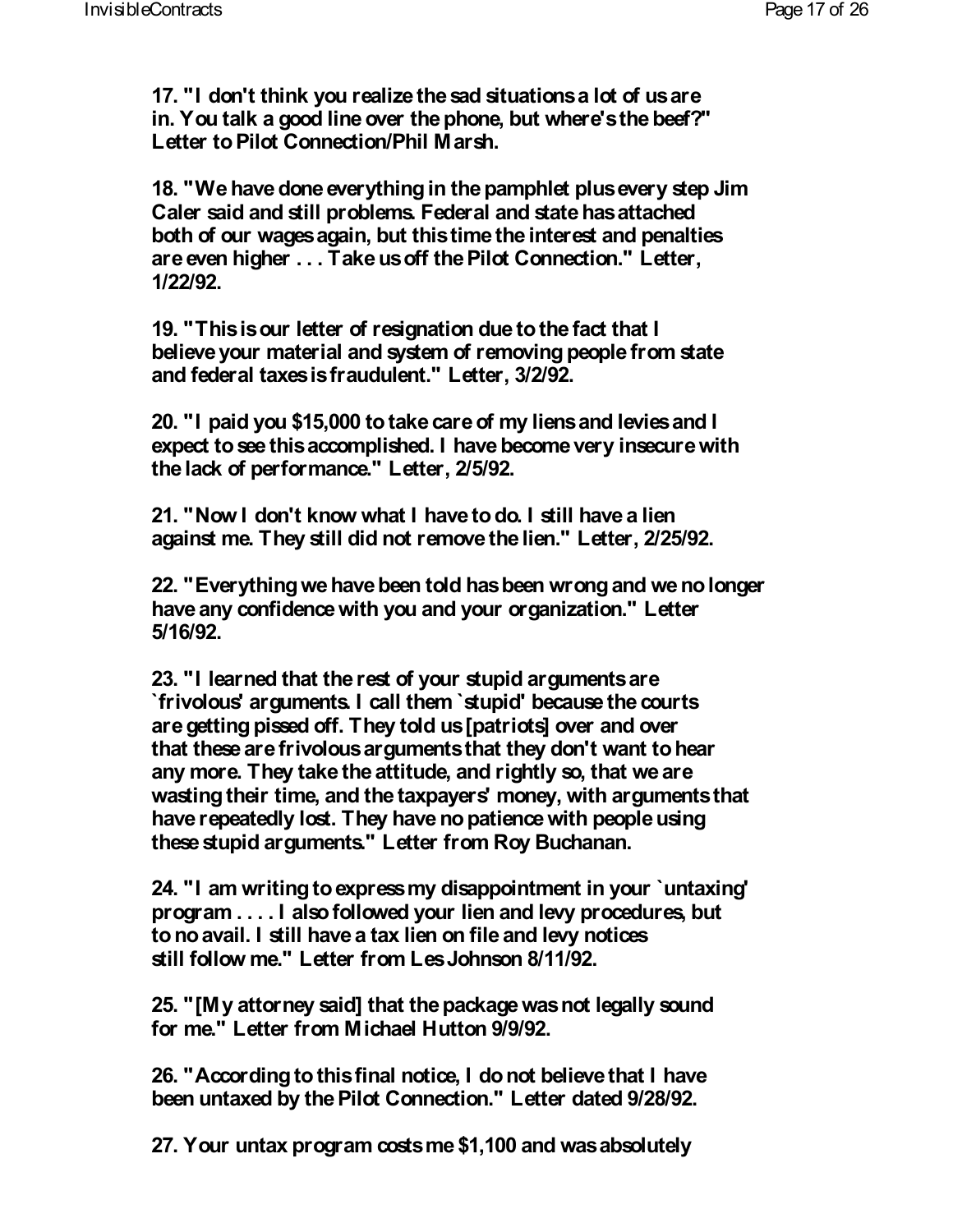**worthless . . . . Thanks a lot for wasting my hard-earned retirement savings." Letter from David Mayo.**

 **28. "Upon further investigation and study I have found your information to be incomplete and misleading. The damage done as a result of placing my hope and trust in you has created a complexity of criminal violations that could cost me my family, home, business and, most importantly, my personal freedom." Letter from Ina Gregory 10/1/92.**

 **29. "He inferred that the IRS does not pay attention to the notice of revocation and other strategies used by the Pilot Connection. That I might end up paying the IRS and the P.C., that the Pilot Connection was a scam and Phil is mainly out to get people's money." Letter 10/28/92.**

 **30. "What kind of people are you anyway? You take my money and your organization does not perform what you promise and then become abusive and threatening to me? . . . I also want my \$3,500 back A.S.A.P." Letter dated November 1992.**

 **31. "I have talked at length with people in my town about all that I read in your book. And most of the response I have gotten is— `sure, I know someone honest tried this and they are serving time in Leavenworth.'" Letter 11/1/92**

 **32. "Pilot Connection Society has made false claims to its untaxed members, which has misled them and also places them and their families in jeopardy of being convicted of tax evasion." Letter dated 11/18/92.**

 **33. "They levied my wages anyway. What kind of bull is this? I would like my \$1,500 refunded. How can you folks in good conscience keep on with this crap? Like I said, I do want a refund. Because you did nothing at all to earn the \$1,500. It seems to be a big joke." Letter from Chris Yost.**

 **34. "This letter will serve as my formal resignation from the Pilot Connection Society; effective upon receipt. My decision to enter into an agreement with your organization was based on misrepresentations made by you and your employees. The assistance and services I was led to believe I would receive was never provided. I have witnesses and proof of this fraud." Letter from Ed Maxime.**

 **35. "In today's trial, the judge looked at the P.C. material I**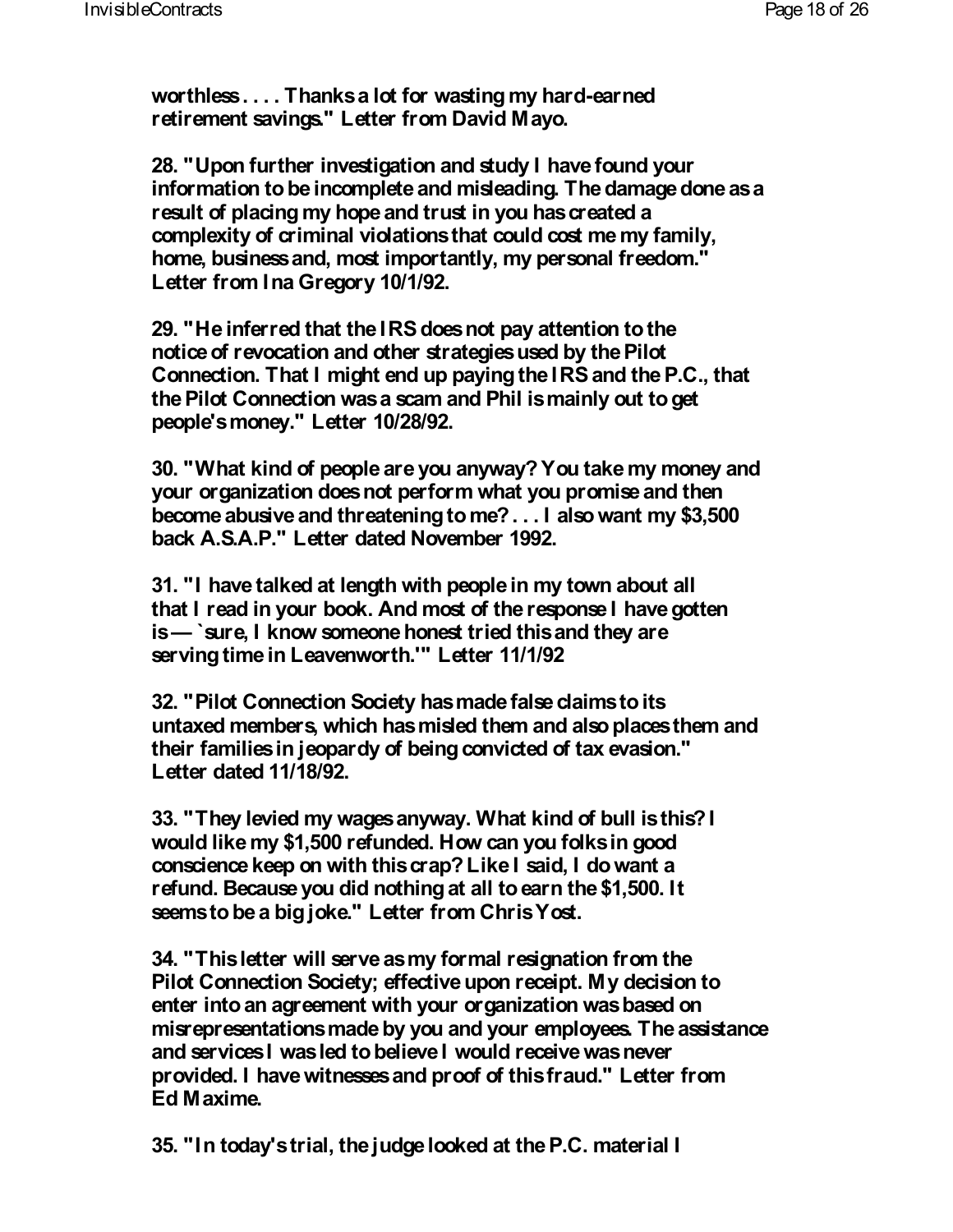**had included in my brief. . . . The judge ridiculed it; said that all of those types of approaches had long since been tried and rejected." Letter from Albert Baxter 12/8/92.**

 **36. "You have claimed to have `untaxed' in excess of 17,000 people of which surely 1 percent would have received the letters from the IRS . . . . I am not asking for even 1 percent of documented proof of these letters but only of 1/2 percent of documented proof which would be 85 letters. (I don't even believe that you can provide 10 percent of that)." Letter 1/13/93.**

 **37. "We trusted Liberty Foundation (Pilot Connection) only to realize that our 3 and a half year battle with the IRS was all for nothing. It disrupted our lives. During wage garnishments we had no money. Try explaining to the children why there won't be any Christmas. Sob stories to you, real life to us. We lost a lot of money by trusting in the Liberty Foundation. Worse than that, we lost our liberty, the very thing your company offers." Letter 11/3/93.**

**The government argues vigorously that this mass of accusations was admissible because the jury was instructed that the accusations were admitted not for the truth of the statements but to show the state of mind of the defendants. That was certainly the government's rationale. The difficulty with the government's position is that the jury was not instructed to limit its consideration to the defendants' state of mind. In its brief on appeal the government points to a statement of the court made on November 20 in reference to a document then read to the jury. This instruction has no apparent relevance to the documents read to the jury on November 9. An examination of the record on November 9 shows that, after being reminded of the defendants' in limine motion, the trial court told the government to proceed. At this time, at the start of Durrette's reading, the jury was given no instruction whatsoever as to its purpose or limits.**

**Both the prosecution and defense counsel stated that they had "cautionary instructions" to offer. The government said its was the instruction that the court had given during the initial jury instructions. The court, in fact, gave no instruction, so we are uncertain what was offered on November 9. However, we have reviewed the preliminary jury instructions to see if they did contain relevant cautionary words. The most relevant of these instructions are as follows:**

 **Evidence may be introduced for the limited purpose of establishing that the defendants were aware of materials that expressed opinions in conflict with those expressed by the Pilot Connection Society regarding the success of a tax-related program**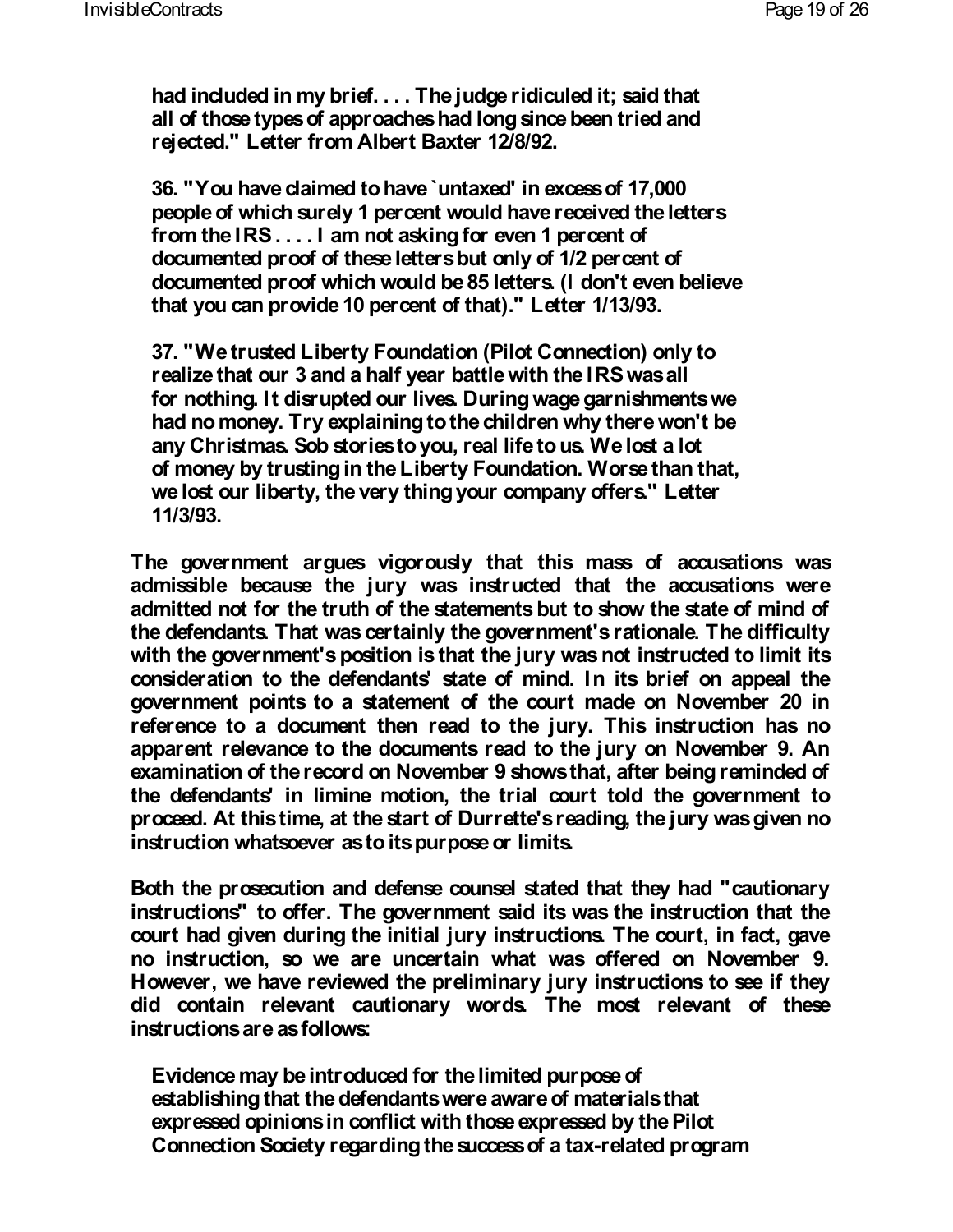**marketed by the tax — by the Pilot Connection Society. Before you may consider any such evidence against a particular defendant, you must find that the defendant knew of the existence of these materials or their contents. (Tr. 11/2/95, vol. 2, at 143.)**

 **An intent to defraud may be demonstrated by the scheme itself. Similarly, the defendant's knowledge of a false statement or his or her reckless indifference to the truth or falsity of that statement can demonstrate an intent to defraud. (Id. at 149.)**

 **In determining whether or not the government proves that a defendant acted with an intent to defraud and to obtain money or property by means of false promises or statements or whether defendant acted in good faith, you must consider all of the evidence in the case bearing on defendant's statement. (Id. at 150.)**

**None of these instructions limit the jury's consideration of material from the files for the truth of what is contained in them.**

**The first time that the court told the jury why the documents were being read — sometime into the reading — the court said, "And it's clear from the court's instructions to the jury — and, ladies and gentlemen, if any of you have any questions, please let me know. But it's clear that the documents themselves are the evidence. And they are being introduced to show what documents were at the various locations at the various times that the witness testified about." A little later in response to another objection from the defendants, the court said: "This is a document in the files of the Pilot Connection Society found on the date indicated, and that's what the document is being offered for. Again, is there any question that any juror has that that is the evidence which is being offered?" Neither of these instructions tells the jury not to consider the truth of the matters read.**

**The first time an instruction on the defendants' state of mind was given was in reference not to accusations against TPCS but to an objection to Durrette reading from an IRS tax manual found in the files: "The court is permitting the government to argue cases that have been overruled as a matter of law and citing legal principles that are no longer valid as if that's notice of anything, and to that I most strenuously object and move to strike." The court responded: "Well, the objection is overruled. This is clear this is an IRS tax manual. The exact current status of the propositions of law referred to in the manual are not issues for the jury to decide. They are not necessarily part of the instructions. What this is being offered for is a document that was in the files at the place and at the time indicated by Mr. Durrette. And that bears on it being offered with respect to the intent issues in this case vis-a-vis the present defendants. But we are not here to argue the law." (Tr. 11/9/95 at**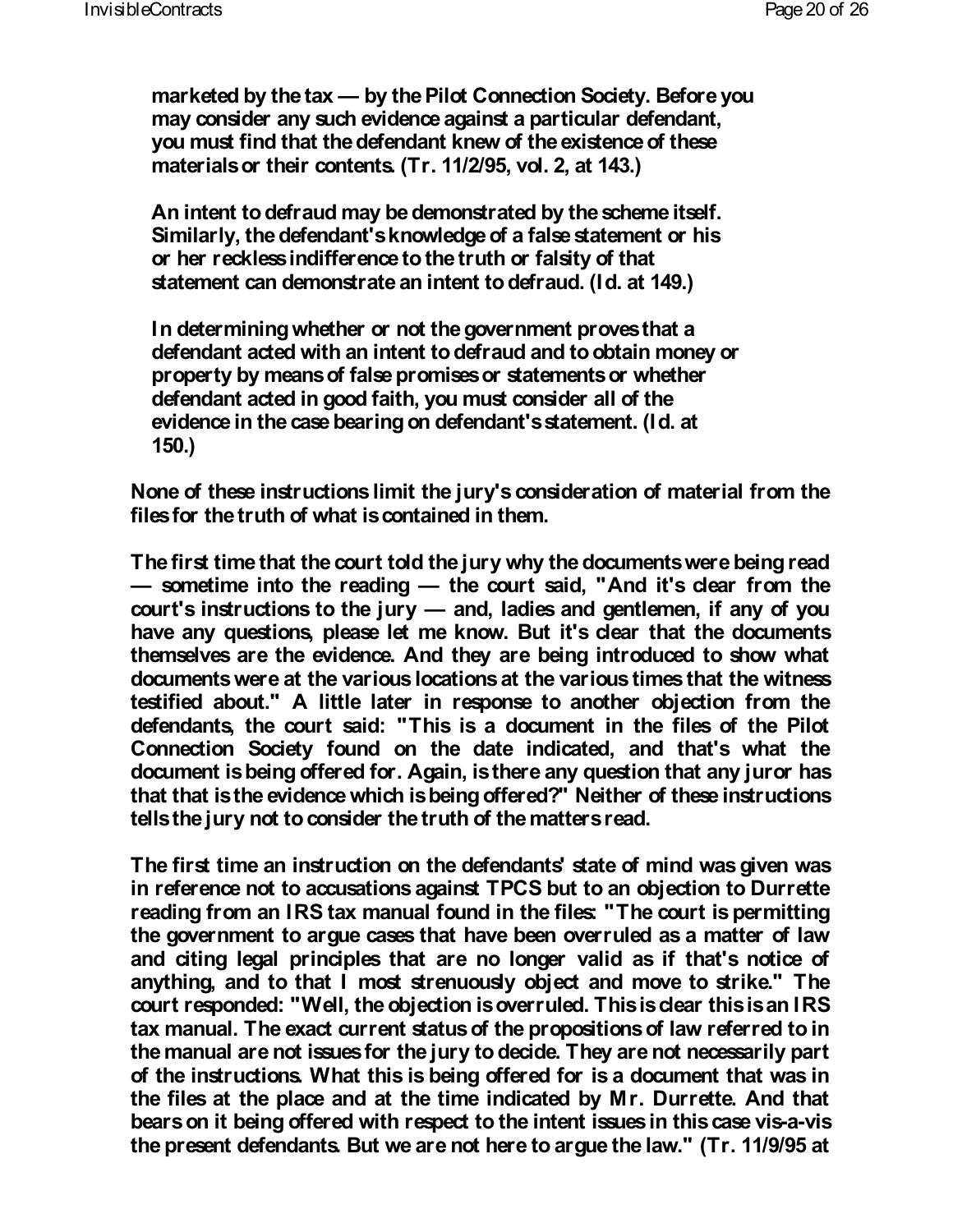**78-79.) This instruction only indicates the purpose of the reading of material on the tax laws.**

**To the next objection by defendants the court said: "Counsel, I have been very patient this morning. Perhaps that's a change in my attitude, but I am beginning to lose patience. You have made a number of objections to this evidence. I have ruled on these. It's clear what the evidence is being offered for. The jury has been repeatedly instructed on this. The jury has been told that what they are receiving are excerpts of documents that are being admitted into evidence, and for illustrative purposes Ms. Teters and the witness are going through and pointing out certain things that the government contends are of significance. Now, it's quite clear what is going on, and it need not be a process that is periodically punctuated by speechifying by lawyers. Your objections are preserved, and so there isn't any need for undue interruption and prolongation of this process."**

**The first time any instruction regarding complaint letters or similar materials was given was much later in Durrette's testimony when he read from a Clarion Ledger, Jackson, Mississippi, editorial dated March 28, 1990, which stated: "Tax protesters become a part of the con job that is played on the American people." Counsel for the defendants objected: "I am at a loss as to exactly what these editorial comments are providing notice of except the opinion of someone who wrote an editorial." The court responded: "This is simply being offered for the state of mind of the defendants." (Id. at 111-12.) Much later in Durette's reading, a letter of Rudy and Gloria Medina resigning from TPCS was read followed by a complaint letter dated September 3, 1991. The defense again objected to these letters as hearsay. The court stated again: "Well, as we discussed in the past, this is being offered for the state of mind of the defendants." (Id. at 185.)**

**It is apparent from this review that on three occasions the jury was told that particular documents being read related to the defendants' "intent" or the defendants' "state of mind." At no time was the jury instructed that they were not to consider the accusations as conveying truth about the facts alleged in them. At no point was the jury told that these were limiting instructions which confined the way they must look at the evidence.**

**In the first of the rulings that responded to defense objections, twice repeated, the court told the jury merely that the documents being read had been found at TPCS headquarters. The court assumed that instructing the jury that what was being established by the reading was that the documents were found at TPCS headquarters operated as a restraint on the jury's use of the documents. But for all the jury was instructed, it could do whatever it wanted with what was found at TPCS headquarters.**

**If these accusations were to be admitted, it was incumbent on the court to**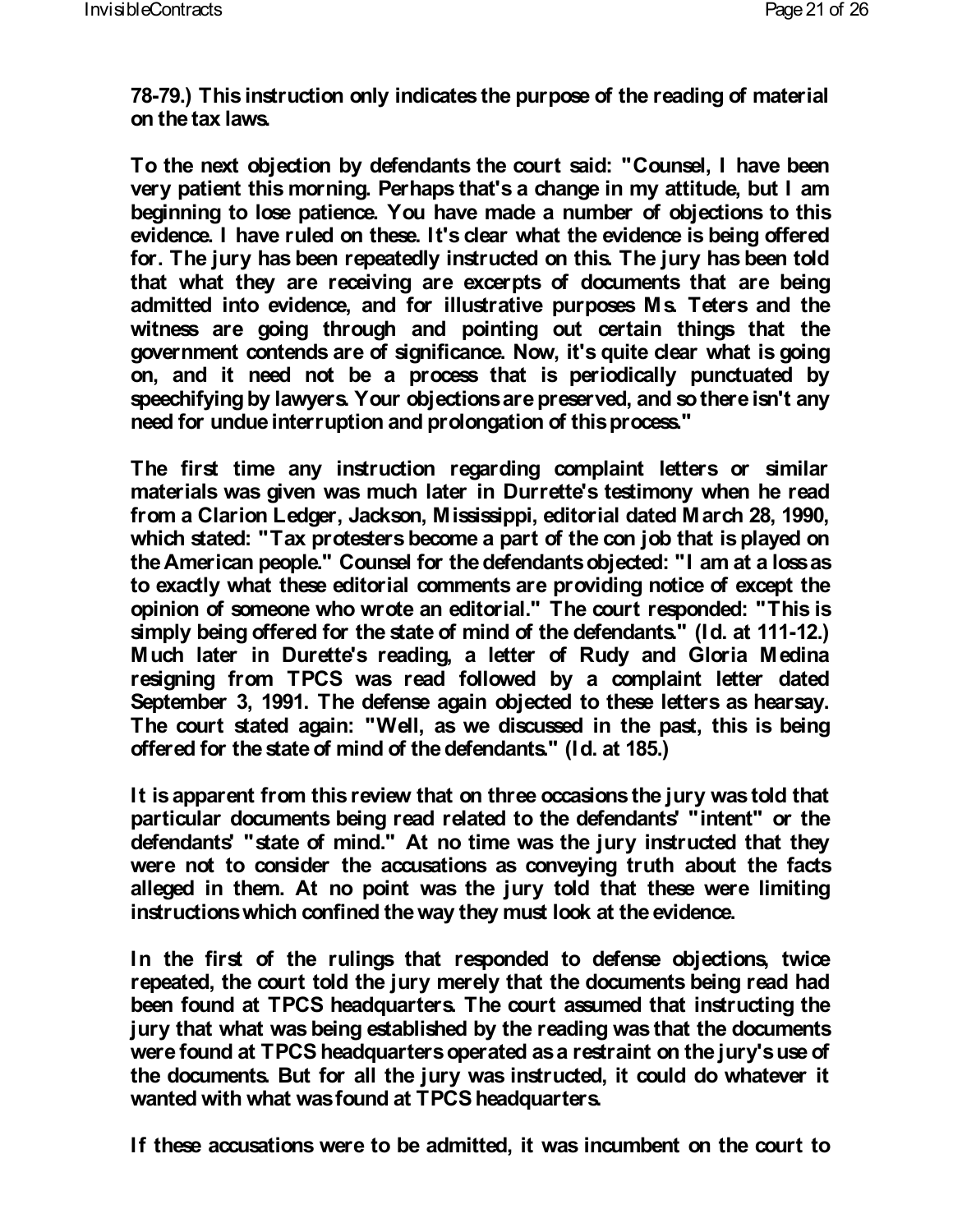**give clear instruction to the jury distinguishing what they could treat as showing the knowledge of defendants and what they could not treat as evidence of crime. Aside from the three brief and particular references cited above, no instructions at all were given on this vital point. The three brief references were entirely insufficient to clarify a concept that even for lawyers is not an easy one — the difference between taking a statement for its truth value and limiting it simply to the effect of the statement on the mind of the person exposed to it. Even to a person trained in the law it takes a mental effort of some magnitude to hear a letter strongly manifesting the mind of the letter-writer as to the truth of events the letter-writer says have happened and to distinguish between the asserted truth and the effect of the communication on the mind of the recipient of the letter. There are cases in which such letters have been admitted to show the knowledge of the recipient, See e.g. United States v. Lasky, 600 F.2d 765, 769 (9th Cir. 1979); United States v. Farkas, 935 F.2d 962, 965 (8th Cir. 1991), but always with a clear instruction that the letters should not be considered for the truth of the matters contained therein. Without such limitation the accusations act as testimony against the defendants.**

**The instructions ultimately given the jury as it retired did not cure the omission. The jury was told that only defendants who knew or "should have known" of the documents should be charged with notice of their contents. This instruction in no way limited the jury in considering the truth of the contents. The jury was also told that it should observe any limiting instructions that had been given in the course of the trial. No instructions had been given telling the jury that it could not take the truth of the 37 accusations enumerated above into account.**

**The government does not argue that the defendants waived their Confrontation Clause objection by not raising it again when the final instructions were prepared. The defendants were not obliged to object again when they had made their in limine motion and formally presented it to the court which disregarded it and which rebuked the defendants with some asperity when they raised the objection again during Durrette's testimony. The defendants did not have to perform a vain act.**

**As Durrette read material into the record unlimited in its bearing, abundant hearsay was presented to the jury. The right secured to the defendants by the Sixth Amendment was violated. The right to cross-examine one's accusers is fundamental in our system of justice. Olden v. Kentucky, 488 U.S. 227, 231 (1988). Cross-examination is "the principal means by which the believability of a witness and the truth of his testimony are tested." Davis v. Alaska, 415 U.S. 308, 316 (1974).**

**When a constitutional right is violated by trial rulings, we are bound to determine whether the error was harmless beyond a reasonable doubt.**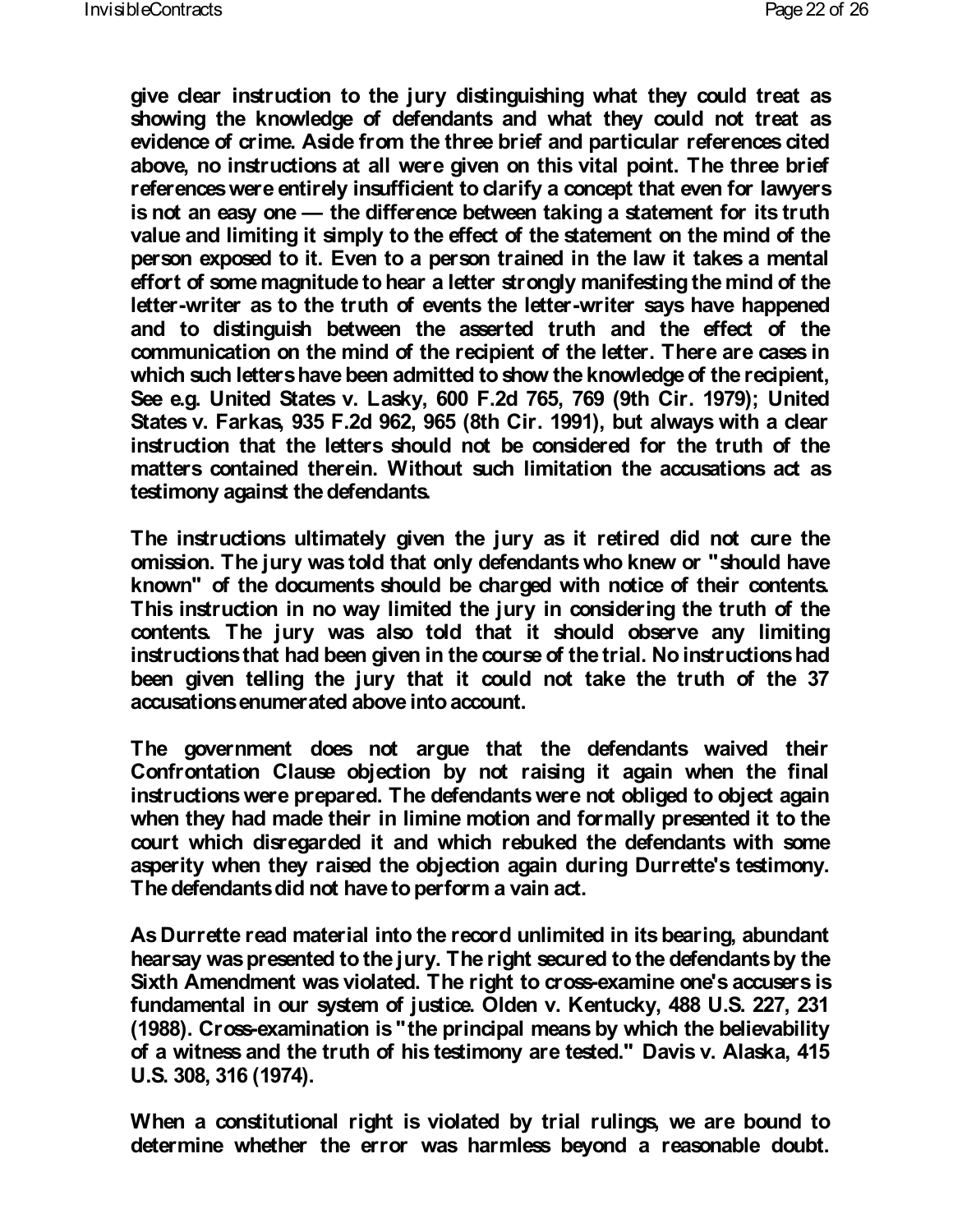**Chapman v. California, 386 U.S. 18, 24 (1967). The government here had a strong case based on the contents of the Untax Packages that the defendants put together and promoted. The defendants had a not very plausible defense that TPCS was an educational enterprise exercising its right to free speech. If that defense was to have any chance of creating a reasonable doubt in the jurors' minds, the jurors had to credit the defendants with honesty. The hearsay accusations destroyed that chance. Taken as true, as the jury was allowed to take them, the accusations established that the defendants were hypocrites, liars, callous exploiters of their victims, operators of a major scam.**

**The 37 accusations were overwhelming evidence of the scheme of mail fraud charged in the indictment and exemplified in the particular mail fraud counts. The three live witnesses to mail fraud that the government produced were David Anderson, who admitted to having embezzled taxes he withheld from his employees before he had any contact with TPCS; Debbie Long, whose disillusionment with TPCS came when the State of California levied on her wages; and Clifford Koeper, who believed that Untax Package did not work but became an Associate Member of TPCS and sold the Untax Package to two others. The burden of the government's mail fraud case was carried largely by the accusations read into the record. When the government on appeal states there was "ample evidence the TPCS members did not get what they paid for," (Appellee Br. at 46.) (italics in original), and that "there is no better proof of the fact that TPCS members did not get what they paid for than the testimony of the victims," (Id. at 47), the government does not cite the testimony of Anderson, Longer, and Koeper, but appears to invoke all the accusations that become part of what the jury had before it.**

**The evidence proving the existence of a scheme to commit mail fraud was linked to the evidence proving the conspiracy to defraud the United States. Count One of the indictment listed the fraudulent recruitment of taxpayers by TPCS as overt acts carrying out the conspiracy. Addressing the jury in closing arguments, the government specifically urged that the defendants' deceitful recruiting of TPCS members was proof of the conspiracy to defraud the United States ("they lie as to how many people have been successfully untaxed, they lie as to the numbers of people in the organization, and the effectiveness of their methods"). The government immediately added: "The instructions that the judge has given you are that you need only find that one overt act, as listed in the indictment, was committed in furtherance of the conspiracy that's alleged there."**

**The accusations of fraud on the TPCS members proved, or could have been taken by the jury as proving, both the mail fraud counts and the conspiracy count. It is difficult for us to determine beyond a reasonable doubt that they did not function in this way. When you hear that defendants have told outand-out lies, run a scam, and used false pretenses, and you are not limited**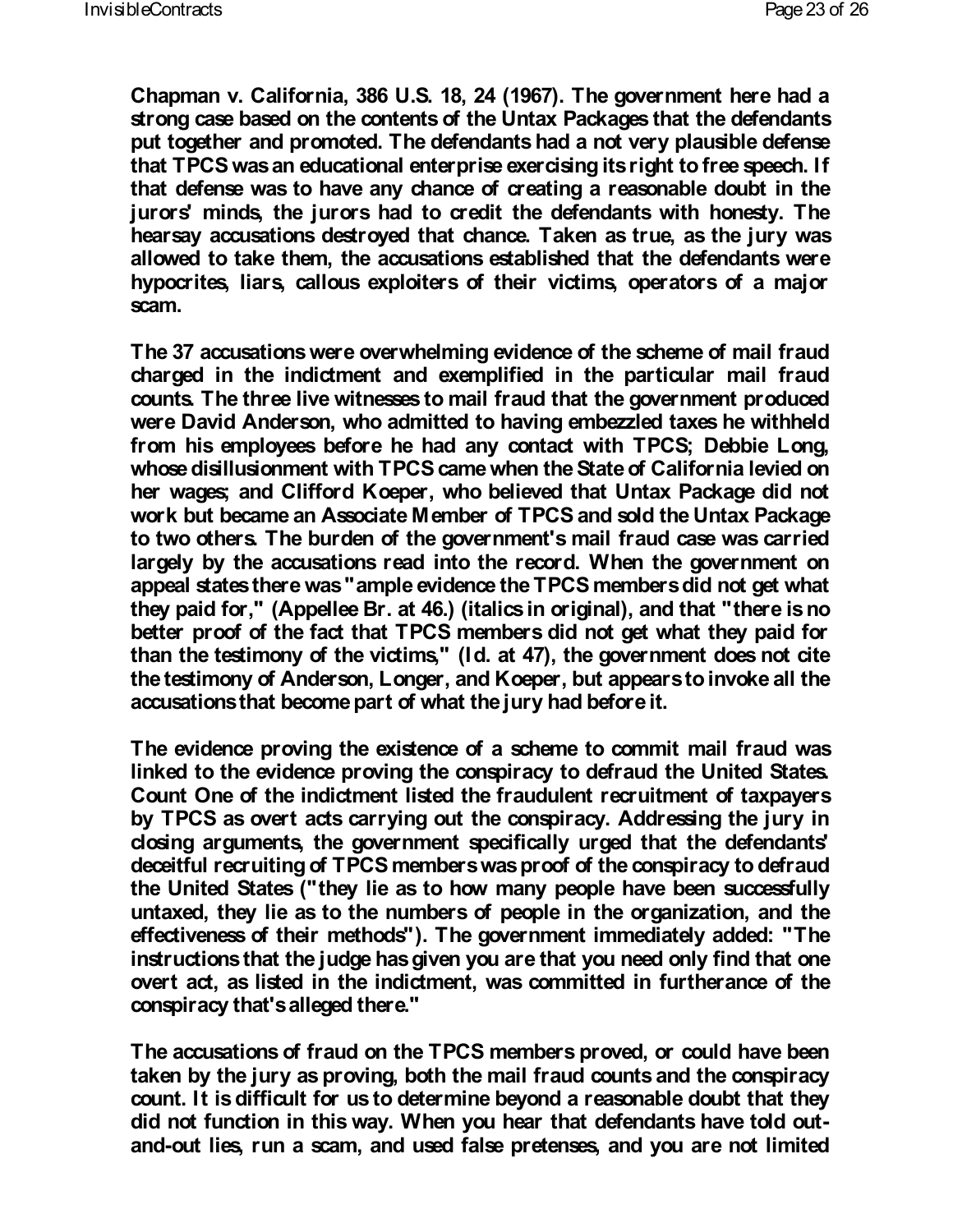**how you can use this evidence, it would be entirely natural to credit the accusations so vigorously advanced as true. In confirmation of this conclusion is the difference in the outcome of the two trials. When the government had to produce a number of live witnesses who were themselves tax cheats, the jury hung. With these inconvenient witnesses eliminated, the jury convicted. The palpable difference in result makes likely that the change of evidence to the presentation of hearsay tipped the scales. We cannot say beyond a reasonable doubt that the violations of the Confrontation Clause did not produce result. The convictions of the Marshes, the Spencers and Coltrane of mail fraud and of conspiracy to defraud the United States must be set aside.**

**Carpa presents a different case. The jury was explicitly instructed not to consider against him the letters read from the files. The jury is presumed to have obeyed this instruction. However, the letters went very far to show that TPCS was a criminal conspiracy, and the existence of this conspiracy had to be proved in order to make Carpa a conspirator. The reversal of the convictions of the Marshes, Spencers, and Coltrane for conspiracy leaves Carpa without other convicted conspirators and with proof of his part in a conspiracy dependent on the evidence showing TPCS to be a conspiracy. Under these circumstances, Carpa's conviction of conspiracy must also be reversed.**

**The Commercial Liens. The filing of baseless liens to harass government officials has become a standard tax protestor ploy. The liens are easy to file and not easy to remove. No judge or other officer of the government would like to have them filed on his or her property. They bear the mark of malice, as they do in the case where they appear as a mean response to a lawfully authorized search. Nonetheless, the crime can be punished only in accordance with law.**

**The indictment charged that the Marshes "did corruptly endeavor to intimidate and impede" certain officers of the United States by the filing of the liens in Nevada and Washington. The officers were located in the Eastern and Northern Districts of California. None were in Nevada or Washington. The liens were mailed for filing from the Eastern District of California. The question was put to the jury whether venue for the crime could be found in the Northern District. The jury's verdict of guilty so found. The affected defendants challenge the finding.**

**The government's argument is that an effect of the filing of the liens was an impact on the IRS officers in San Jose, California, who were conducting a criminal investigation of the defendants. The government invokes United States v. Angotti, 105 F.3d 539 (9th Cir. 1997) (venue for the prosecution of the crime of making a false statement in violation of 18 U.S.C. § 1014 lies where the crime is completed by the statement having effect). The problem with Angotti as analogy is that the crime of endeavoring to impede the IRS is**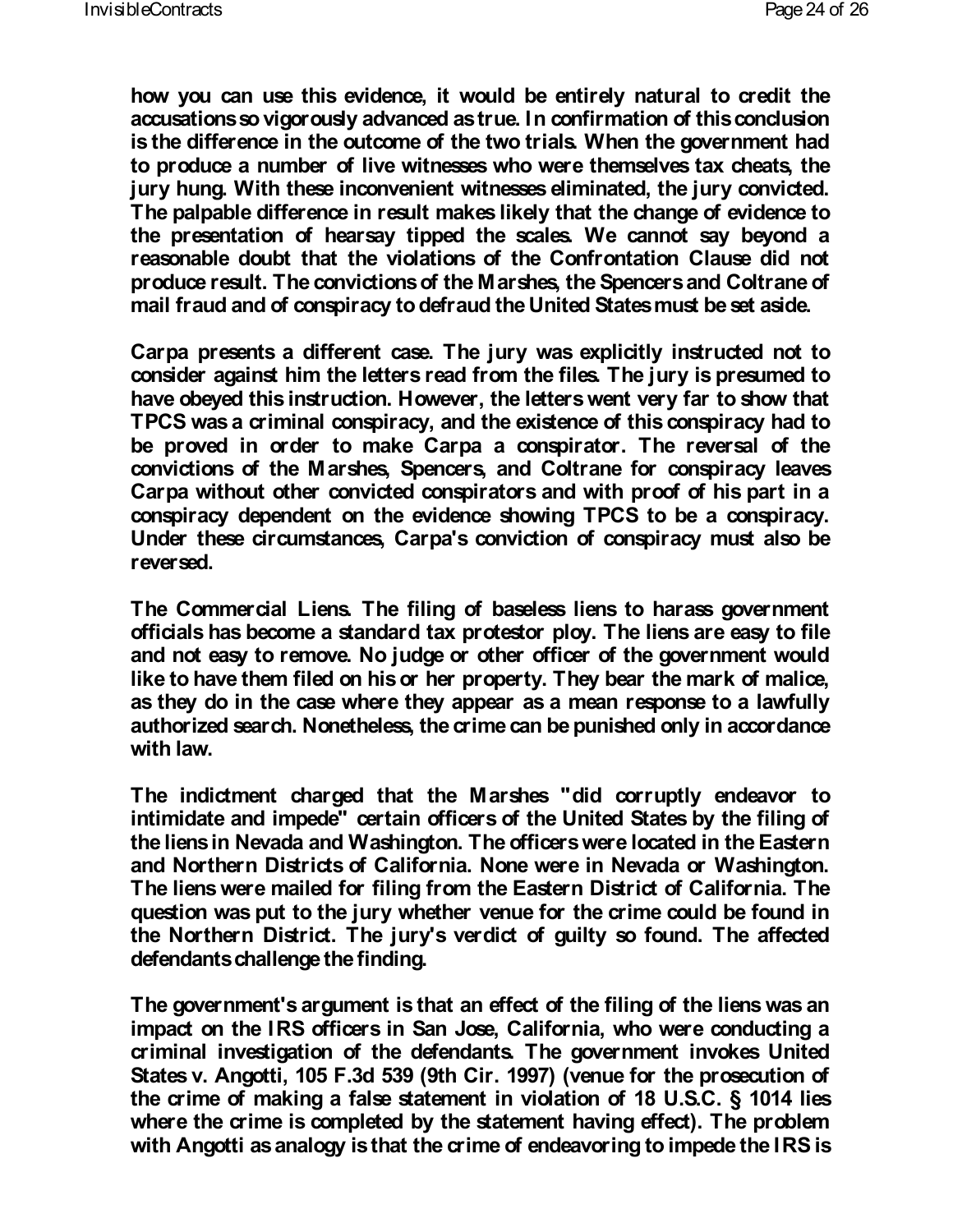**complete when the endeavor is made. The government did not have to show that its agents abandoned their investigation or even that the agents were anxious about the effect of the liens on their credit. No effect need be proved. The filing of the lien is the crime. The government itself presented this exact description of the crime to the jury in its closing argument:**

 **"All you have to find is that there was an attempt. Because that's what a corrupt endeavor is." (Tr. 12/8/95 at 11) The jury could not find that any step to complete the crime was taken in the Northern District of California when the criminal deeds had already been committed. Venue as required by the Sixth Amendment was lacking. The convictions on these counts must be set aside.**

**Waivers. Two issues now raised by the defendants were waived at trial. On the face of the indictments the venue of the tax counts was wrong: the Marshes and Spencers had been residents of the Eastern District of California, but they were being tried in the Northern District. The defendants said not a word about the venue until they were convicted. They now contend that the government might have proved some act in the Northern District that would have related to the tax courts and justified the venue; they could not know till the trial was over. The defendants waited too long. They cannot sandbag the government after the verdict is in. United States v. Powell, 498 F.2d 890, 891-92 (9th Cir. 1974).**

**Phillip Marsh earnestly urges that the exclusion of the evidence of his psychological state was error in the light of our en banc decision in United States v. Morales, 108 F.3d 1031 (9th Cir. 1997), which he characterizes as establishing a new constitutional rule that should be applied retroactively. Griffith v. Kentucky, 479 U.S. 314 (1987). Morales did not announce new constitutional doctrine but applied the Federal Rules of Evidence. Marsh cannot benefit from the case retroactively. He waived his right to introduce the psychiatrist's testimony by not seeking to introduce it in the second trial. We find no plain error.**

**Other issues raised by the defendants need not be considered in view of our ruling on the principal counts.**

### **SUMMARY**

**The convictions of all six defendants of violation of 18 U.S.C. § 371 are REVERSED. The convictions of the Marshes and Jill Spencer of endeavoring to obstruct the administration of the tax laws are REVERSED. The convictions of the Marshes and the Spencers and Coltrane of mail fraud are REVERSED. The convictions of the Marshes and the Spencers of failure to file and to tax evasion and the sentences for these offenses are AFFIRMED.**